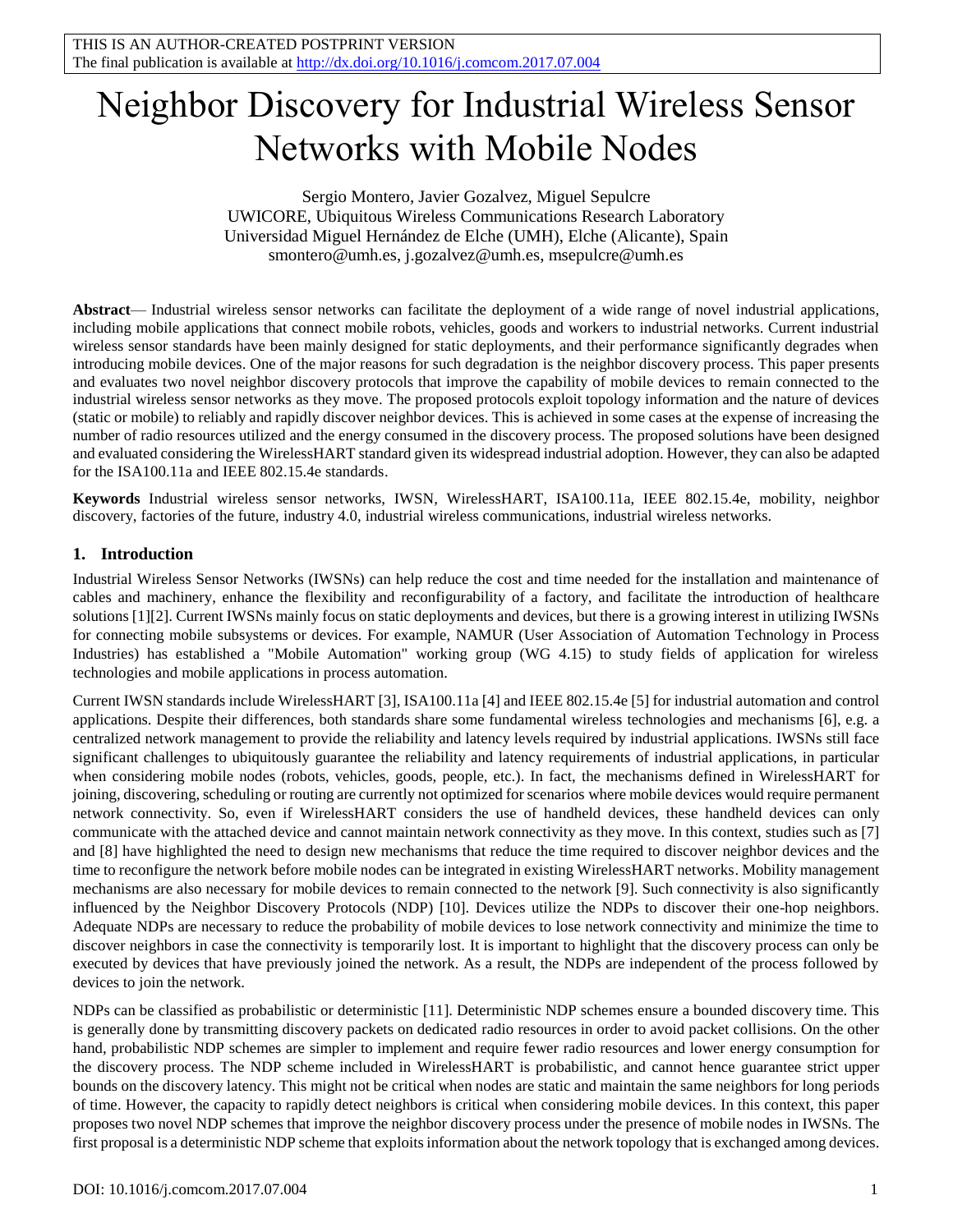The second proposal combines the advantages of deterministic and probabilistic NDP policies. It does so by applying probabilistic policies for static devices, and deterministic ones for mobile devices. This approach helps reducing the discovery overhead while providing the necessary capacity for mobile nodes to detect neighbors. This study is conducted under the framework of the WirelessHART industrial standard, and the proposed NDP schemes do not affect other existing WirelessHART mechanisms such as the process followed by devices to join the network or the routing [\[3\].](#page-18-1) The obtained results demonstrate that the proposed schemes significantly improve the capacity of mobile devices to discover neighbors and the time needed to detect them compared to the existing WirelessHART NDP solution. These benefits are achieved, for some of the proposed NDP protocols, at the expense of increasing the number of radio resources utilized and the energy consumed in the discovery process compared to the current WirelessHART NDP process.

The paper is organized as follows. Section [2](#page-1-0) reviews the state of the art on neighbor discovery protocols in IWSNs. Section [3](#page-2-0) describes the WirelessHART standard and its NDP scheme. Section [4](#page-3-0) describes the proposed NDP schemes, and Section [5](#page-4-0) defines the metrics utilized to evaluate their performance. Section [6](#page-4-1) presents analytical performance models for the NDP schemes under evaluation, and Section [7](#page-10-0) compares their performance through simulations. The main contributions and conclusions of this study are summarized in Section [8.](#page-17-0)

# <span id="page-1-0"></span>**2. State of The Art**

Managing the mobility of nodes usually requires handover mechanisms that implement three different phases: information gathering, decision and execution. The information gathering phase is responsible for monitoring and collecting all context information. Based on the collected information, a handover decision would then be taken, including the selection of the new connecting node. Executing a handover can require, for example, changing the assigned frequency channel or time slot. NDP schemes are part of the information gathering phase, and are the focus of this study.

The study in [\[12\]](#page-18-10) presents an excellent review of existing NDP schemes in wireless networks. All NDPs generally fall into two categories: probabilistic or deterministic [\[11\].](#page-18-9) In deterministic NDPs, nodes transmit discovery packets following a predefined schedule that guarantees a bounded discovery time [\[13\].](#page-18-11) Probabilistic NDPs cannot provide such guarantee since nodes transmit their discovery packets at randomly chosen times and packet collisions can be produced. On the other hand, probabilistic NDPs are simpler to implement and utilize fewer radio resources and lower energy consumption for the discovery process. The WirelessHART NDP scheme and the birthday protocol [\[14\]](#page-18-12) are examples of probabilistic NDPs implemented over Time Division Multiple Access (TDMA). With the birthday protocol [\[14\],](#page-18-12) nodes can choose for each time slot dedicated to the discovery process whether they are in transmission, reception or sleep mode following predefined probabilities. WirelessHART does not employ the sleep mode, and each device goes into transmission mode after a random waiting time. To discover neighbors, WirelessHART requires devices to be in reception mode in all discovery slots in which they are not transmitting.

The time necessary to discover neighbors can be arbitrarily long in the case of probabilistic NDPs. Probabilistic NDPs might hence not be suitable for mobile networks that require a strict upper bound on discovery latency [\[15\].](#page-18-13) Deterministic NDP schemes are hence usually utilized by mobile devices for neighbor discovery [\[15\].](#page-18-13) For example, cellular systems use deterministic schemes to identify the base station to which a node should connect. Cellular networks periodically inform mobile terminals about the neighboring cells, and the mobiles perform radio measurements to identify whether they should change their serving base station [\[16\].](#page-18-14) Several deterministic NDPs explicitly or implicitly use brute force techniques to ensure the detection of neighbors before a given deadline [\[17\].](#page-18-15) In this case, nodes try to remain in reception mode as long as possible if they do not have any other packet to transmit. NDP schemes that use brute force are not very energy efficient. To reduce energy consumption, schemes such as those presented in [\[18\],](#page-18-16) [\[19\]](#page-18-17) an[d \[20\]](#page-18-18) limit the number of time slots under which a node is in reception mode to those where it is known that neighbor nodes can transmit discovery packets. In this case, the challenge is how to identify and inform each node about the time slots in which it has to be in reception mode to detect neighbors. The NDP scheme proposed in [\[18\]](#page-18-16) predicts future contacts statistically using network science in order to reduce the energy consumption. The NDP scheme proposed in [\[19\]](#page-18-17) uses reinforcement learning techniques to dynamically identify the time slots under which a node should be in reception mode. For improving the learning process, and to account for pattern variations, the NDP scheme in [\[19\]](#page-18-17) also allows nodes to monitor other time slots.

Neighbor discovery is particularly challenging when devices can operate over multiple channels like it is the case of WirelessHART. Multi-channel neighbor discovery policies are also necessary when applying deterministic NDP schemes to standards that allow for the simultaneous use of several channels. The multi-channel NDP proposed in [\[21\]](#page-18-19) operates with heterogeneous duty cycles and without clock synchronization. Another example is the McDisc proposal [\[22\]](#page-18-20) that utilizes multiple available channels to establish a multi-channel neighbor discovery schedule that reduces energy consumption and increases the discovery reliability. A different approach is considered in [\[20\]](#page-18-18) where a central entity informs each node about the time slots under which it should be in reception mode to detect neighbors. The work proposed i[n \[20\]](#page-18-18) is the first study that considered the neighbor discovery challenge in WirelessHART networks that include mobile devices. Other relevant NDP schemes have been reported in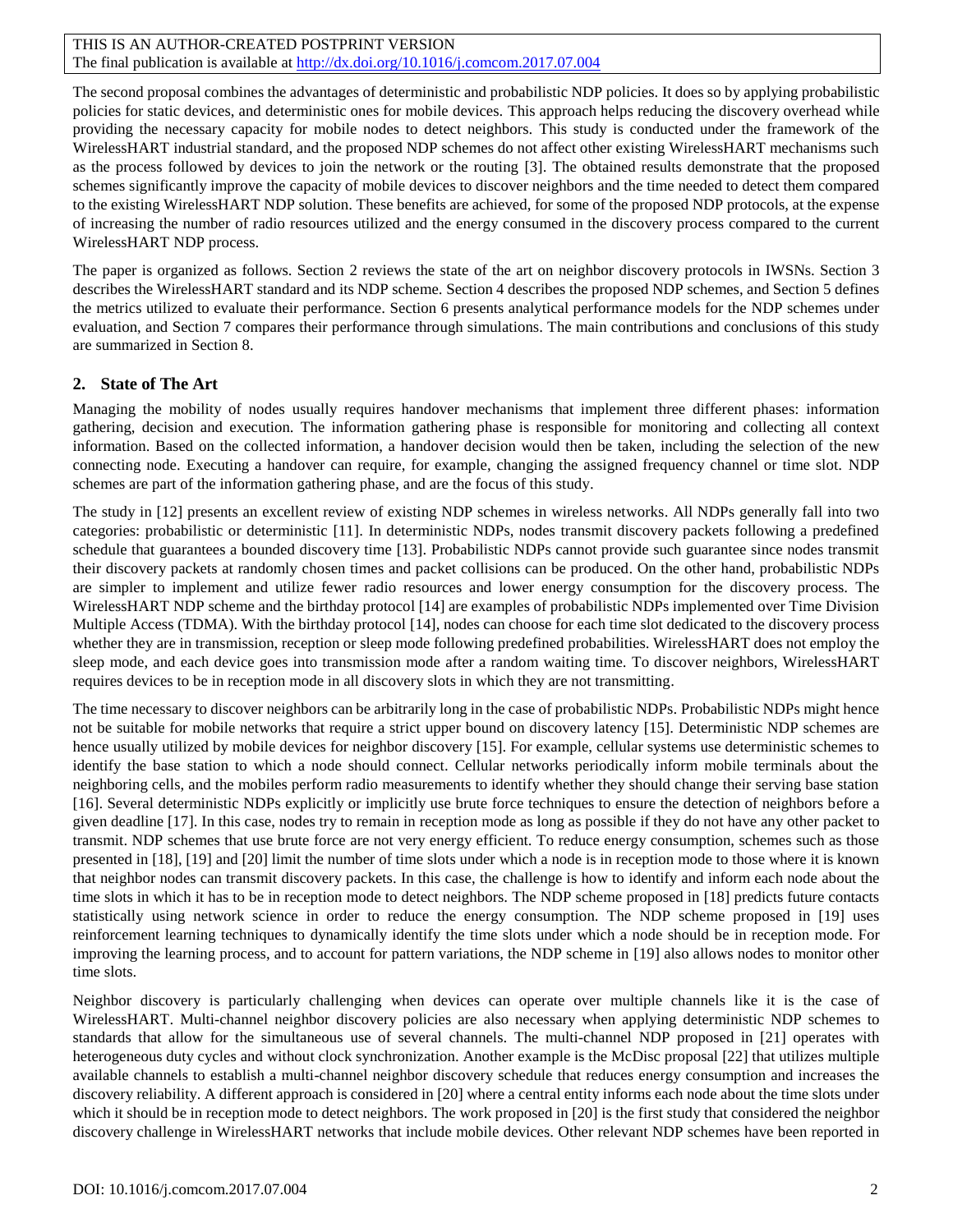[\[10\],](#page-18-8) [\[13\]](#page-18-11) an[d \[17\].](#page-18-15) However, they cannot be directly applied in WirelessHART sinc[e \[10\]](#page-18-8) considers full-duplex technology, [\[13\]](#page-18-11) divides each slot into two subslots, an[d \[17\]](#page-18-15) assumes that if two devices are awake during the same slots they can mutually discover each other.

# <span id="page-2-0"></span>**3. WirelessHART**

WirelessHART defines a centralized network architecture. It is based on the IEEE 802.15.4 physical layer and operates in the 2.4GHz ISM band. Although 16 channels are available in this band, only channels 11-25 can be used by WirelessHART devices. On top of the IEEE 802.15.4 physical layer, WirelessHART adds a TDMA scheme combined with Frequency Hopping for improved robustness and capacity. A communications link is therefore defined in WirelessHART by a time slot and a frequency channel. WirelessHART allows transmitting in up to 15 different frequency channels, but it generally does not allow instantaneously reusing one slot of a given frequency channel for more than one transmission. Time slots are 10ms long, and are organized in superframes that are managed by the *Network Manager*. WirelessHART defines different types of superframes. *Data superframes* are used to schedule links for data transmissions. The *Management Superframe* is used to schedule all links related to the network management. The *Management Superframe* has a periodicity *T<sup>N</sup>* of 64 seconds (equivalent to 6400 slots). The *Network Manager* organizes slots into superframes, and is responsible among other functions, for allocating links to network devices in order to transmit Data Link Protocol Data Units (DLPDUs). WirelessHART defines five types of DLPDU:

- *Data* is used to transmit data to a final destination device.
- *ACK* is the immediate link level response to the reception of a *Data* from a source device.
- *Disconnect* is used by a device to inform its neighbor devices that it is leaving the network.
- *Advertise* is used by network devices to broadcast network information in dedicated links to devices trying to join the network. This information is used by new devices in order to initiate the join process.
- *Keep-alive* is used for neighbor discovery and connectivity maintenance. When a device receives a *Keep-alive*, it updates its neighbor list. *Keep-alive* are transmitted by devices in the so called *Discovery Links*, which are links shared by all devices in the network.

*ACK*, *Disconnect*, *Advertise* and *Keep-Alive* DLPDUs are generated and consumed at the data-link layer [\[3\].](#page-18-1) These DLPDUs are not forwarded to the network layer.

The *Network Manager* manages the WirelessHART network, and in particular the neighbor discovery process and the join process followed by devices to access the network. This paper focuses on the neighbor discovery process. However, the join process is also described below because some of the proposed NDP schemes make use of the *Advertise* sent by devices to access the network (join process).

## <span id="page-2-1"></span>*A. WirelessHART join process*

The process followed by new WirelessHART devices to access the network utilizes the transmission and reception of *Advertise* on dedicated links. The *Network Manager* schedules all devices that have joined the network to transmit one *Advertise* per *Management Superframe*. A new device that wants to join the network must first be in reception mode to receive at least an *Advertise* from another network device. The new device will only accept the advertised information if it includes the device's preconfigured network ID. After the reception of an *Advertise*, the new device that wants to join the network will keep listening for an additional amount of time trying to find more neighbors<sup>1</sup>. If during this time the new device receives multiple *Advertise* (sent by different devices that are already part of the network), it must select the best candidate device to send it a *Join Request* message in order to access the network. In particular, it selects as best candidate the device from which the *Advertise* was received with the highest *signal strength* and *join priority*.

The *Join Request* is sent using a pre-programmed join key. A different join key is used by each device to authenticate itself and encrypt the data during its process to access the network. Multiple new devices might compete to join the network at the same time through the best candidate device, which could generate collisions when sending the *Join Request* messages. To reduce this probability, new devices must wait a random time before sending their *Join Request* that is acknowledged at the data link layer. If the *Join Request* is not successfully received and acknowledged by the selected best candidate device, the new device will send it again after a random period of time. Once it is successfully received by the selected best candidate device, the *Join Request* is forwarded to the *Network Manager*. The *Network Manager* decides whether the new device should have access to the network or not (for example if the join key is not correct). If the decision is positive, the *Network Manager* sends a *Join Reply* to the new device that includes authorization data and the scheduling of its time slots. This new schedule may also involve the allocation or reallocation of slots to other nodes in order to establish new data and management multi-path routes.

<sup>&</sup>lt;sup>1</sup> This is the case because the reliability of a WirelessHART network largely derives from the fact that every device has multiple neighbors, and multiple routes can hence be established between any pair of nodes.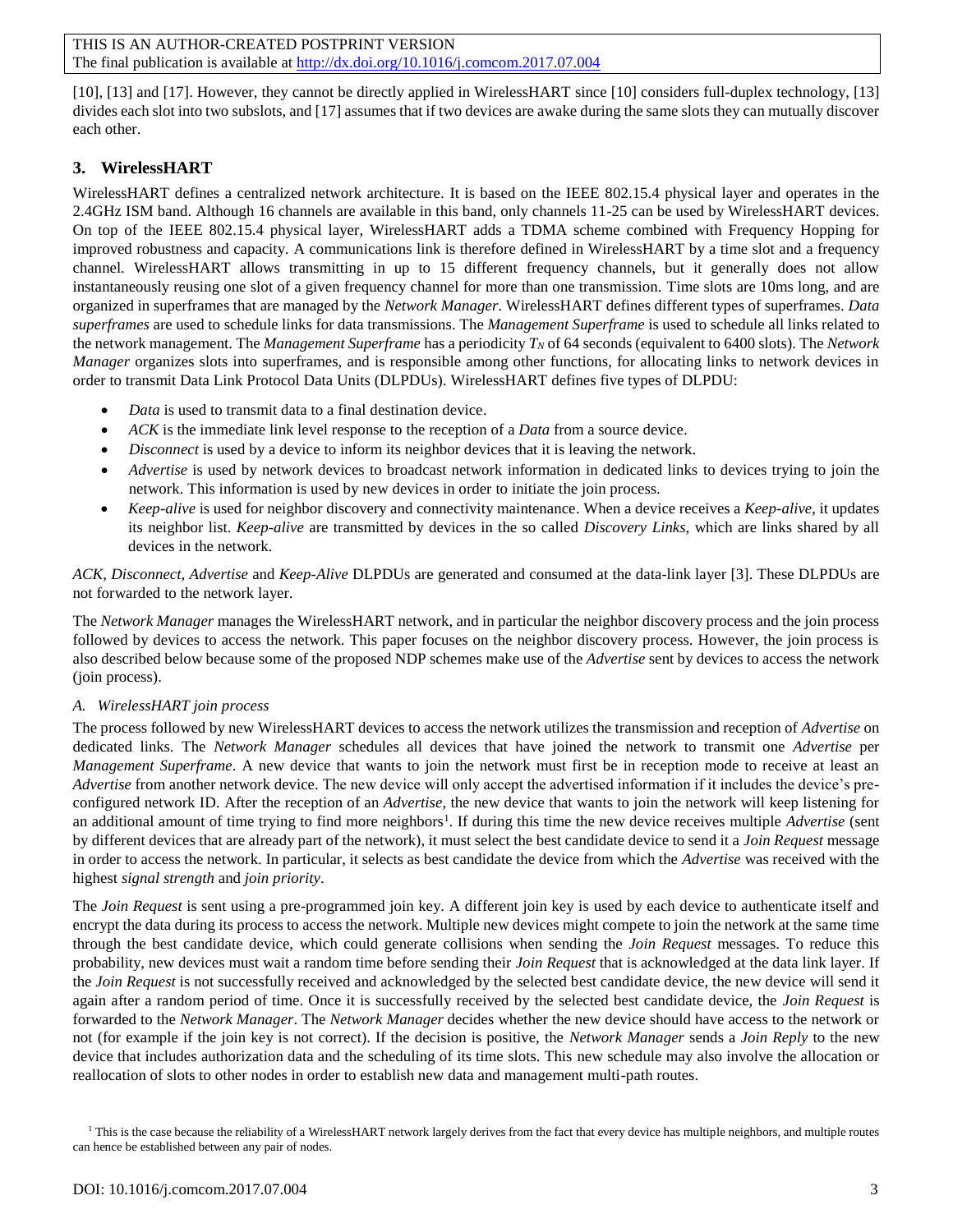# *B. WirelessHART neighbor discovery process*

All devices that have joined the network use the neighbor discovery process to detect each other. Every time a device discovers a neighbor device, it updates its neighbor table and periodically informs the *Network Manager* so that the routing tables and forwarding routes can be updated. An adequate operation of the network therefore requires the capacity to constantly detect or discover neighbor devices. This can be particularly challenging in the case of mobile devices as the neighborhood relations constantly change when devices move [\[7\].](#page-18-5) If neighbor devices cannot detect each other in time, they can get disconnected from the network. In this case, they will need to perform again a join process to regain connectivity.

The WirelessHART neighbor discovery protocol (referred to as WH in this study) is based on the transmission and reception of *Keep-alive* sent by neighbor devices on a shared *Discovery Link*. The *Network Manager* includes at least one *Discovery Link* in each *Management Superframe* where each network device randomly sends a *Keep-alive* or listens to the possible transmission of a *Keep-alive* from one of its neighbor devices. To transmit a *Keep-alive*, a device first selects a random waiting time between 0 and *Discovery\_time*. When this time expires, the device transmits a *Keep-alive* at the first available *Discovery Link*, and selects a new random waiting time to transmit the next *Keep-alive*. In order to receive *Keep-alive* messages sent by neighbor nodes, the devices must be in reception mode in all *Discovery Links* in which they are not transmitting their own *Keep-alive*. If a device receives a *Keep-alive* from a device that was not previously identified as a neighbor, it stores it in its neighbor list and informs the *Network Manager*.

## <span id="page-3-0"></span>**4. Neighbor Discovery Proposals**

The work proposed in [\[20\]](#page-18-18) was the first to address the neighbor discovery challenge when considering mobile nodes in WirelessHART networks. This study therefore considers the proposal reported in [\[20\]](#page-18-18) and the NDP protocol defined in WirelessHART (WH) as benchmark schemes.

## *A. Listen Advertise Network*

The authors proposed in [\[20\]](#page-18-18) the LAN (Listen Advertise Network) neighbor discovery protocol in order to improve the capacity of mobile nodes to detect neighbor devices and reduce the time needed for their detection. The WH protocol listens for *Keep*-*alive* on shared *Discovery Links* to detect neighbor devices. Instead, LAN is a deterministic NDP that proposes that each device listens for *Advertise* transmitted on dedicated links by all the other network devices that are already part of the network. As detailed in section [3.A,](#page-2-1) *Advertise* are used by new devices to get access to the network. LAN uses the *Advertise* messages for the neighbor discovery process. However, it does not change the process defined in WirelessHART for new devices to join the network, and does not modify the content of the *Advertise* or their transmission timing. Since *Advertise* messages are transmitted more frequently than *Keep-alive* messages, LAN can significantly reduce the average time needed to detect neighbor devices compared to WH [\[20\].](#page-18-18) This is the case because one *Advertise* is transmitted by each device in a dedicated link in each *Management Superframe*. On the other hand, *Keep-alive* messages are transmitted in links that are shared by all devices. LAN requires each device to be in reception mode in the links where the rest of network devices transmit their *Advertise* message. The information about when all *Advertise Links* are scheduled is sent by the *Network Manager* to all network devices [\[20\].](#page-18-18)

## *B. Listen for Close Advertises*

LAN can easily be implemented in WirelessHART, and it reduces the time needed to detect a neighbor device compared to WH. However, LAN does not maximize the utilization of radio resources nor minimize the energy consumption since all devices need to be in reception mode whenever a device transmits an *Advertise*. This can be particularly inefficient when the device transmitting the *Advertise* is distant, and therefore the probability to receive the *Advertise* is low. To overcome this inefficiency, this paper proposes the LCA (Listen for Close Advertises) protocol that can be integrated into WirelessHART. With LCA, each device only tries to receive *Advertise* messages from its one- and two-hop neighbors. To identify two-hop neighbors, LCA requires each device to transmit all its one-hop neighbors in its *Advertise*. The number of neighbors that can be listed in each *Advertise* is limited by the number of bytes that can be transmitted in an *Advertise Link*. Several *Advertise* might then be necessary to transmit the complete list of one-hop neighbors. When a device receives an *Advertise*, it includes in its list of two-hop neighbors those devices that are listed in the received *Advertise* and are not identified as one of its one-hop neighbors. A device is maintained in the neighbor table until a timeout expires without receiving (directly or through other nodes) any update about this device. LCA requires devices to only try to receive *Advertise* from their one-hop or two-hop neighbors. As a result, LCA improves the utilization of the radio resources and energy consumption compared to LAN since it significantly reduces the time a device needs to be in reception mode to listen for *Advertise*. A device implementing LCA can utilize this free time to perform other functions, including transmitting data.

## *C. Listen Advertise Network for mobile devices*

LAN and LCA seek reducing the time necessary to detect neighbor devices in WirelessHART. This is critical for mobile devices that constantly change their neighbor relations, and can therefore get disconnected from the network if they do not detect neighbor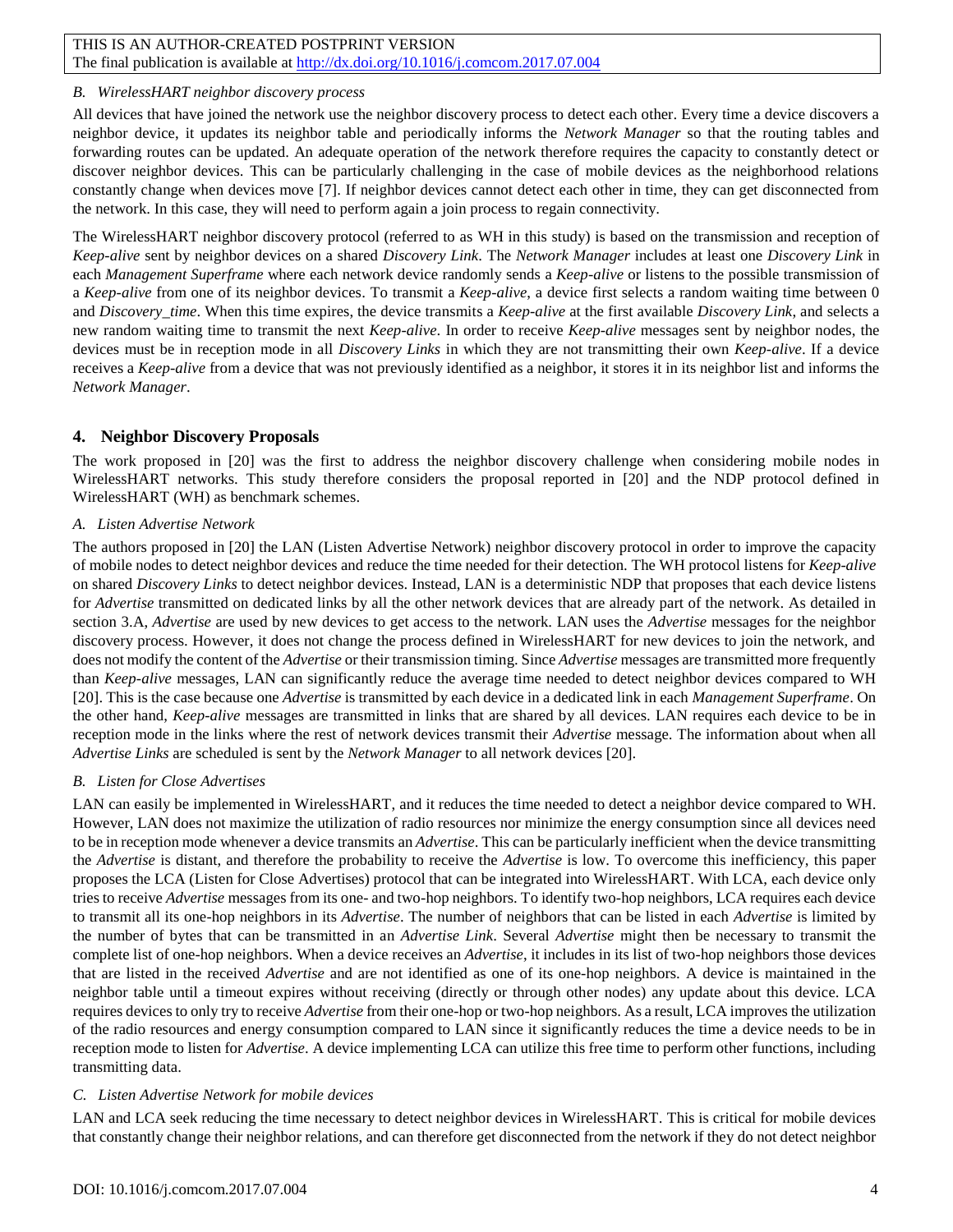devices in time. On the other hand, static devices do not frequently change their neighbors, and therefore do not require short neighbor detection times. LAN and LCA do not differentiate between static and mobile devices, and treat them equally in terms of the neighbor discovery process. In this context, this paper proposes an additional NDP protocol, referred to as LANm (Listen Advertise Network for mobile devices), that exploits the different needs and characteristics of mobile and static devices. A device is considered to be mobile if it has the ability to move, regardless of whether it is in constant movement or can be partially static; e.g. a device attached to a forklift is considered mobile, while a device attached to a tufting machine is considered static. This characteristic (static or mobile) is therefore inherent to each device and does not change over time.

LANm applies WH to all (static and mobile) devices that will then listen for *Keep*-*alive* sent on the shared *Discovery Link* in order to detect neighbor devices. In addition, LANm applies the LAN scheme to mobile devices<sup>2</sup>. In this case, the *Network Manager* only schedules mobile devices to be in reception mode when all network devices (mobile and static) send their *Advertise*. To inform the *Network Manager* about whether a given device is mobile or static, one of the bits currently reserved for future use in the *specifier* field of the *Join Request* DLPDU could be used [\[3\].](#page-18-1)

By combining WH and LAN, LANm seeks to improve the utilization of the radio resources and energy consumption while guaranteeing the capacity to quickly detect neighbor devices. This is the case since WH consumes a very small number of radio resources, and LAN improves the capacity to detect neighbor devices. LANm is the first scheme that combines deterministic and probabilistic NDP approaches in WirelessHART.

# <span id="page-4-0"></span>**5. Metrics**

The performance of the NDP schemes is evaluated using different metrics. A key metric is the discovery probability. The discovery probability is defined as the probability that a device *i* discovers another device *j* or vice versa (*Pdisc*), considering that they are under each other's coverage range only during a time period *tcov*. Another important metric is the average time required to detect a neighbor device (*tdet*). This metric is estimated as the average time elapsed from the moment a device enters the coverage range of another device until the moment it is detected.

A mobile device does not require detecting all its neighbor devices to maintain the connection to the network. Such connection can be maintained if the mobile device is always connected to at least one neighbor device that is connected to the network. A relevant metric is then the probability that a mobile device remains connected to the network (*Pconn*) while it moves around its coverage area. *P*<sub>conn</sub> is here computed as the ratio between the number of evaluations during which the mobile device did not lose connectivity to the network and the number of conducted evaluations for a particular scenario.

Several metrics are utilized to analyze the efficiency of NDPs. One of these metrics is the average *Number of Bytes Consumed*  (*NBC*) by the discovery process per *Management Superframe*. *NBC* takes into account the bytes needed for the correct operation of the NDP, and the bytes that are left unused as certain links that are not directly used by the NDP protocol are blocked and cannot be utilized for other purposes either. This is for example the case when all devices must be in reception mode in one link, and no device can actually transmit/receive data in a different channel. The efficiency of NDPs is also analyzed by means of the total number of links used for neighbor discovery per *Management Superframe*. Differently from NBC, this metric does not take into account whether the dedicated links are utilized or not.

Finally, an important aspect when dealing with battery-powered mobile devices is the energy consumption. The energy efficiency is here investigated by estimating the average energy consumed (*Ed*) by the discovery process of each NDP per device and *Management Superframe*. This metric is estimated considering the energy consumed by the transmission or reception of the necessary DLPDUs, the energy consumed when devices are in idle or reception mode, and the energy consumed by the configuration of devices (*Ec*) following the WirelessHART standard.

# <span id="page-4-1"></span>**6. Analytical Performance Modeling**

This section presents analytical performance models for the different NDP schemes. In particular, it presents analytical expressions of the neighbor discovery probability, the average time needed to detect a neighbor, the efficiency and the energy consumption<sup>3</sup>. These expressions are derived to help understand the influence of different parameters, and provide a tool to obtain first estimates of the performance characterizing each NDP scheme.

<sup>&</sup>lt;sup>2</sup> It is important noting that applying LAN to mobile devices instead of LCA minimizes the impact on static devices. If LCA was applied to mobile devices, static devices would need to modify their *Advertise* in order to include their list of neighbors. With LCA, a mobile node could only detect a device *i* if it had previously detected a device *j* that had *i* in its list of neighbors. In any case, tests were also done applying LCA to mobile devices, and no significant differences (in performance and energy consumption) were observed compared to when mobile devices implement LAN.

<sup>3</sup> A first version of some of these expressions was presented in [\[20\]](#page-18-18) for LAN and WH using a simplified propagation model. The expressions presented in this section have been derived considering more realistic propagation and interference conditions.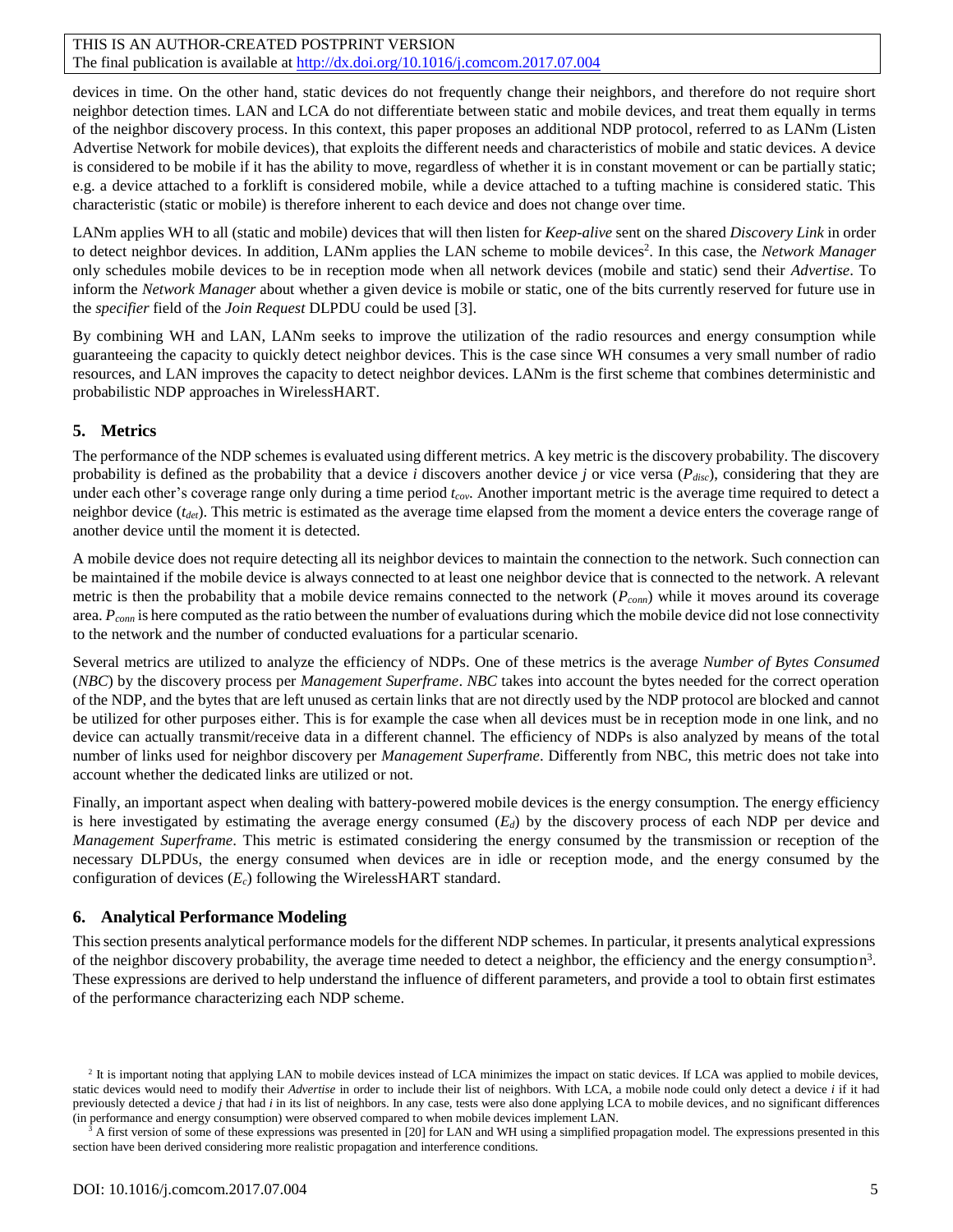## *A. System model*

This study considers an industrial wireless network with *H* devices. All *H* devices have previously joined the network and there are not new devices trying to join the network. A device can be either a static device or a mobile device. As previously mentioned, a device is considered to be mobile if it has the ability to move, regardless of whether it is in constant movement or is partially static. Static devices support the connection of mobile devices to the network. The number of mobile devices in the network is *M*.

The *Network Manager* is in charge of the scheduling function for the neighbor discovery process on the *Management Superframe*. A *Management Superframe* has *N<sup>s</sup>* slots and the duration of each slot is *ts*; the duration of a *Management Superframe* is then  $T_N = N_S t_s$ . In each slot, *ρ* bytes can be transmitted, and the number of frequency channels is defined as *C*.

The WirelessHART standard provides the *Network Manager* some flexibility for the scheduling of *Advertise Links* and *Discovery Links* since it does not define specific scheduling algorithms. Without loss of generality, this study considers that each device is allocated an *Advertise Link* per *Management Superframe* to transmit its *Advertise*. This means that *H Advertise* are transmitted per *Management Superframe*. Also, this study considers that there is one *Discovery Link* in every *Management Superframe* which is shared by all devices. Therefore the *Discovery Link* has a periodicity of  $T_N$  seconds.

The mathematical notation used employs subscripts to refer to nodes or protocols. Superscripts are used to refer to the number of deployed nodes (*H*) or the number of *Management Superframes* under evaluation (*S*). [Table 1](#page-5-0) lists the important symbols and parameters defined in this section to support the readability of the proposed analytical performance models.

### Table 1 - Symbols and parameters

<span id="page-5-0"></span>

| $\boldsymbol{B}$                 | Length of a <i>Keep-alive</i> message in bytes                                                                                                            |
|----------------------------------|-----------------------------------------------------------------------------------------------------------------------------------------------------------|
| $B_A$                            | Length of the Device ID in bytes                                                                                                                          |
| $B_D$                            | Number of bytes transmitted by the Network Manager to schedule an Advertise Link                                                                          |
| $\mathcal C$                     | Number of frequency channels                                                                                                                              |
| DI                               | Number of Discovery Links in a Management Superframe                                                                                                      |
| $DL_{dl}$                        | Link within the Management Superframe for the dl Discovery Link                                                                                           |
| $DLN_i$                          | Number of Management Superframes within Discovery_time for device i                                                                                       |
| $E_c$                            | Energy consumed by the configuration of devices                                                                                                           |
| $E_{idle}$                       | Average energy consumed per device in idle mode                                                                                                           |
| $E$ list                         | Energy consumed by a device when transmitting the neighbor list                                                                                           |
| $E_{Rx-KA}$                      | Energy consumed by a device when receiving a Keep-alive                                                                                                   |
| $E_{Rx-Ad}$                      | Energy consumed by a device when receiving an <i>Advertise</i>                                                                                            |
| $E$ <i>Tx</i> - <i>KA</i>        | Energy consumed by a device when transmitting a Keep-alive                                                                                                |
| $E_{Tx-Ad}$                      | Energy consumed by a device when transmitting an Advertise                                                                                                |
| H                                | Number of deployed nodes                                                                                                                                  |
| $H_{hl}$                         | Number of one-hop neighbors of device $h$                                                                                                                 |
| $H_{h2}$                         | Number of one- or two-hop neighbors of device $h$                                                                                                         |
| hoph                             | Number of hops between device h and the Network Manager                                                                                                   |
| $\boldsymbol{M}$                 | Number of mobile devices                                                                                                                                  |
| $\boldsymbol{N}$                 | Noise power level                                                                                                                                         |
| $N_{s}$                          | Number of slots within a superframe                                                                                                                       |
| $P_i$                            | Probability that a device i transmits a Keep-alive in one Discovery Link                                                                                  |
| $P_i^{dl}$                       | Probability that device <i>i</i> transmits in the <i>dl Discovery Link</i> of a <i>Management Superframe</i>                                              |
| $P_{i,j}^H$                      | Probability that a device <i>i</i> detects device <i>j</i> in one <i>Discovery Link</i> or <i>Advertise Link</i>                                          |
| $P_{i,j}^{H,S}$<br>$P_{i,j}^{S}$ | Probability that a device <i>i</i> receives at least one Advertise or one Keep-alive in S Discovery or Advertise Links                                    |
|                                  | Probability that devices <i>i</i> and <i>j</i> are under each other's coverage range during <i>S Advertise/Discovery Links</i>                            |
| $P^S_{i \leftrightarrow j}$      | Probability that devices <i>i</i> and <i>j</i> discover each other at least once in <i>S Management Superframes</i>                                       |
| $P_{i\text{-}NRx}$               | Probability that the received signal strength of a <i>Keep-alive</i> is below the minimum signal needed to start the reception                            |
| $P_{i-Rx\text{-}Ad(i)}$          | Probability that device <i>i</i> receives an <i>Advertise</i> from <i>j</i> with a signal strength above the minimum signal needed to start the reception |
| $P_{rec}(i,h)$                   | Received signal power level at device $i$ from the interfering device $h$ that simultaneously transmits a packet                                          |
| $P_{rec}(i,j)$                   | Received signal power level at device $i$ from device $j$                                                                                                 |
| $Q_{ij}$                         | Number of hops between $i$ and $j$                                                                                                                        |
| $R_i$                            | Probability that a device <i>i</i> is in reception mode in one <i>Discovery Link</i>                                                                      |
| $\boldsymbol{S}$                 | Number of Management Superframes under evaluation                                                                                                         |
| $SINR \frac{H}{i,j}$             | SINR experienced by device $i$ when receiving a packet from device $j$ under the presence of $H$ devices                                                  |
| $\boldsymbol{t}$                 | Elapsed time under evaluation                                                                                                                             |
| $t_{s}$                          | Time slot duration                                                                                                                                        |
| $t_{cov}$                        | Time in which the PDR between $i$ and $j$ is higher than $PDR_{min}$                                                                                      |
| $T_N$                            | Periodicity of the Management Superframe                                                                                                                  |
| $\rho$                           | Number of bytes that can be transmitted in a link                                                                                                         |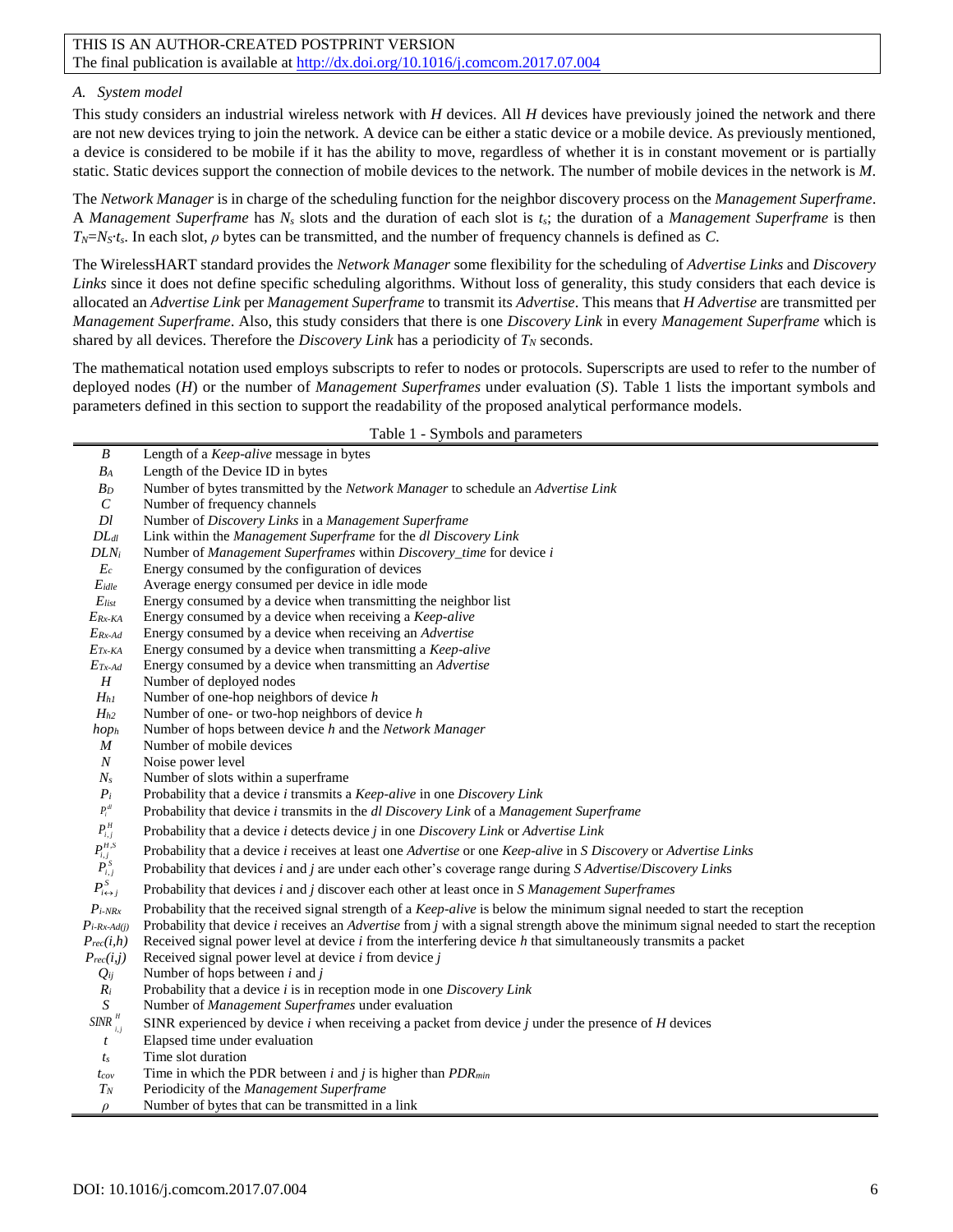#### *B. Discovery probability*

#### *1) WirelessHART Neighbor Discovery*

The WirelessHART neighbor discovery process is based on the transmission and reception of *Keep-alive* in *Discovery Links*. In the most general case where there are *Dl Discovery Links* in a *Management Superframe*, the probability of a given device *i* to be in transmission or reception mode is different for each of the *Dl Discovery Links*. The probability that device *i* transmits in the *dl Discovery Link* ( $1 \le d \le Dl$ ) of a *Management Superframe* ( $P_i^{d_l}$ ) can be expressed as:

$$
P_i^{dl} = \frac{\frac{DL_{dl} - DL_{dl-1}}{N_s}}{\frac{DL_{N_i} - 1}{2} + \sum_{x=1}^{pl} \left(\frac{DL_x - DL_{x-1}}{N_s} \sum_{y=x}^{pl} \frac{DL_y - DL_{y-1}}{N_s}\right)}
$$
(1)

where  $DL_{d} - DL_{d-1}$  is the number of links between the *dl Discovery Link* and the previous *Discovery Link*,  $DLN_i=[Discover\_time/T_N]$  is the number of *Management Superframes* within *Discovery\_time* for device *i*, and  $N_S$  is the number of slots in a *Management Superframe.*

The *Network Manager* has certain flexibility to schedule the *Discovery Links,* and it is reasonable to uniformly distribute them over the *Management Superframe* to improve the use of available radio resources. For example, if two *Discovery Links* in a *Management Superframe* were scheduled in consecutive slots, the second one will almost never be used to transmit a *Keep-alive*. This study therefore assumes that *Discovery Links* are uniformly distributed in the *Management Superframe*, and without loss of generality, we assume that there is only one<sup>4</sup> *Discovery Link* in every *Management Superframe*, i.e. *Dl*=1. In this case,  $DL<sub>d</sub> - DL<sub>d-l</sub> = N<sub>s</sub>$  and the expression of the probability that device *i* transmits in the *Discovery Link* is simplified as follows:

$$
P_i^{dl} = P_i = \frac{1}{\frac{DLN_i - 1}{2} + 1} = \frac{2}{DLN_i + 1}
$$
 (2)

The probability that a device *i* is in reception mode in one *Discovery Link* (*Ri*) can be expressed as:

<span id="page-6-1"></span>
$$
R_i = 1 - P_i = \frac{DLN_i - 1}{DLN_i + 1}
$$
\n(3)

Device *i* will discover device *j* if device *j* transmits a *Keep-alive*, device *i* is in reception mode, and the Signal to Interference and Noise Ratio (SINR) is sufficient to correctly receive the *Keep-alive*. Let's consider that *H* devices can interfere the transmission from device *j*. In this case, the probability that device *i* discovers device *j* in one *Discovery Link* can be expressed for WH as:

$$
P_{i,j}^H|_{WH} = P_j \cdot R_i \cdot PDR(SINR_{i,j}^H)
$$
\n
$$
\tag{4}
$$

where  $SINR_{i,j}^H$  is the SINR experienced by device *i* when receiving a *Keep-alive* from device *j* under the presence of *H* neighbors, and *PDR*( $SINR_{i,j}^H$ ) is the Packet Delivery Ratio (PDR) at device *i* when experiencing  $SINR_{i,j}^H$ . If we assume that a single bit error out of *B* bytes is enough to corrupt a *Keep-alive,* it is possible to express the PDR as a function of the Bit Error Rate (BER):

$$
PDR(SINR_{i,j}^H) = \left(1 - BER(SINR_{i,j}^H)\right)^{8B}
$$
\n<sup>(5)</sup>

where BER( $SINR_{i,j}^H$ ) is the bit error rate for  $SINR_{i,j}^H$ . If we assume that the effect of the interfering signal on the desired signal is similar to Additive White Gaussian Noise, the BER and  $\textit{SINR}_{i,j}^H$  can be expressed as follows [\[23\]:](#page-18-21)

$$
BER(SINR_{i,j}^H) = \frac{8}{15} \times \frac{1}{16} \times \sum_{k=2}^{16} (-1)^k {16 \choose k} e^{20 \times SNR_{i,j}^H \times \left(\frac{1}{k}-1\right)}
$$
(6)

<span id="page-6-0"></span>
$$
SINR_{i,j}^H = 10\log \frac{P_{rec}(i,j)}{\sum_{h \neq j} P_{rec}(i,h) + N}
$$
(7)

 $P_{rec}(i,j)$  represents the received signal power level at device *i* from device *j*, N the noise power level, and  $P_{rec}(i,h)$  the received signal power level at device *i* from the interfering device *h* that simultaneously transmits its *Keep-alive* in the *Discovery Link* under evaluation. The probability that a device *i* receives at least one *Keep-alive* from device *j* in *S* Discovery Links can be expressed as:

<sup>&</sup>lt;sup>4</sup> The mathematical model and the results obtained for  $Dl=1$  are equivalent to the case where  $Dl>1$  and  $T'_{N}=T_{N}/Dl$  if the *Discovery Links* are uniformly distributed.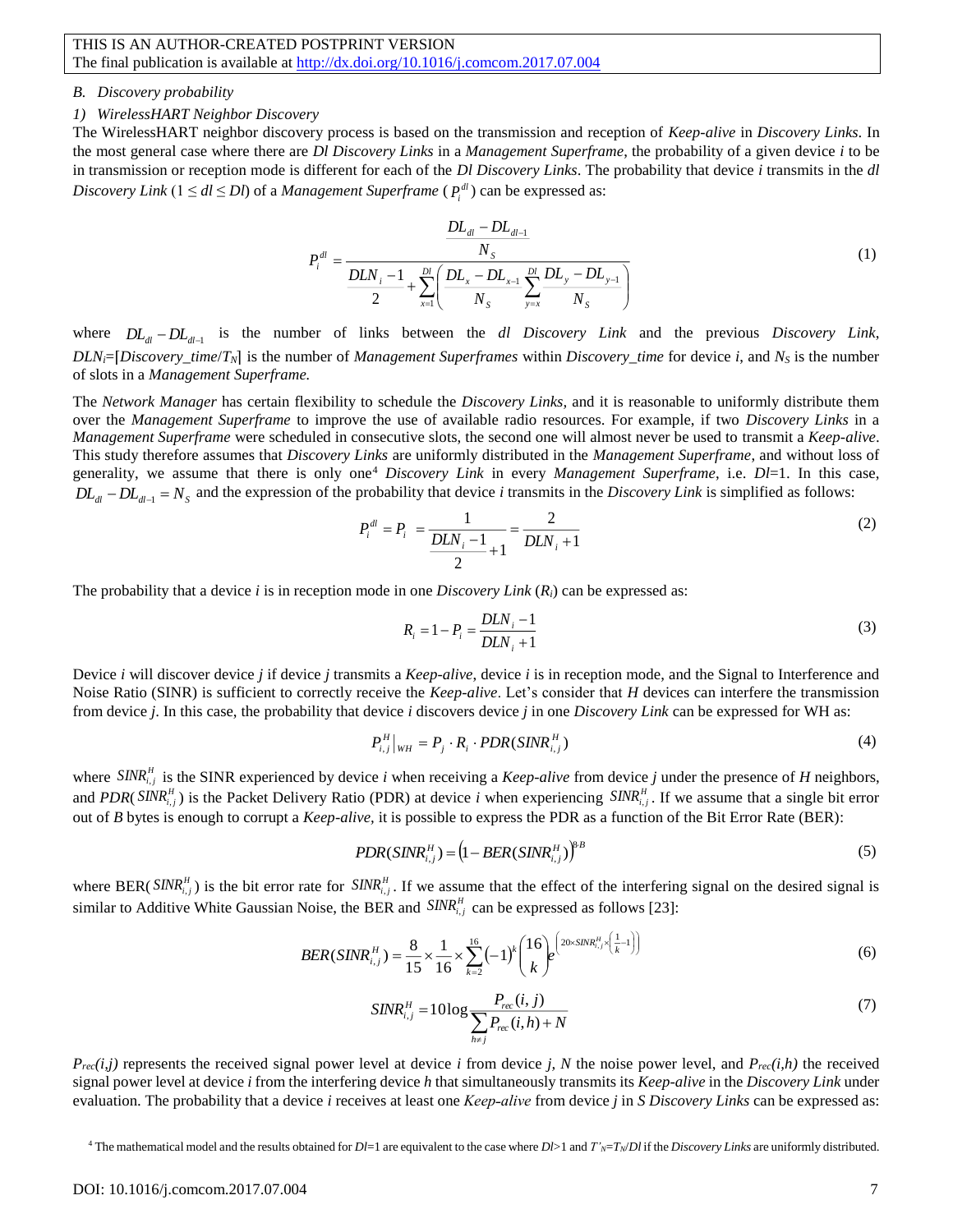$$
P_{i,j}^{H,S}|_{WH} = 1 - \prod_{s=1}^{S} (1 - P_{i,j}^{H}|_{WH}) = 1 - \prod_{s=1}^{S} (1 - P_j \cdot R_i \cdot PDR(SINR_{i,j}^{H}))
$$
\n(8)

The probability that devices *i* or *j* discover each other at least once in *S Discovery Links* can be expressed as follows:

$$
P_{i \leftrightarrow j}^{S} \big|_{WH} = 1 - \prod_{s=1}^{S} \left( 1 - \left( P_{i,j}^{H} \big|_{WH} + P_{j,i}^{H} \big|_{WH} \right) \right)
$$
(9)

where  $P_{i,j}^H|_{WH}$  and  $P_{j,i}^H|_{WH}$  are mutually exclusive. Finally, the discovery probability can be expressed for WH as:

$$
P_{disc}|_{WH} = P_{i,j}^{S} \cdot P_{i \leftrightarrow j}^{S}|_{WH} + P_{i,j}^{S+1} \cdot P_{i \leftrightarrow j}^{S+1}|_{WH}
$$
 (10)

where  $P_{i,j}^s$  and  $P_{i,j}^{s+1}$  represent the probability that devices i and j are under each other's coverage during S and S+1 Discovery Links, respectively. To avoid low quality links, we define *PDRmin* as the minimum PDR needed to consider that two devices are within their coverage range and therefore are neighbors. *tcov* represents the time during which the PDR between devices *i* and *j* is higher than *PDR<sub>min</sub>*. In this context, *S*,  $P_{i,j}^s$  and  $P_{i,j}^{s+1}$  can be expressed as eq. [\(11\),](#page-7-0) eq. [\(12\)](#page-7-1) and eq[. \(13\),](#page-7-2) respectively.

<span id="page-7-2"></span><span id="page-7-1"></span><span id="page-7-0"></span>
$$
S = \left\lfloor \frac{t_{\text{cov}}}{T_N} \right\rfloor \tag{11}
$$

$$
P_{i,j}^S = \left[\frac{t_{\rm cov}}{T_N}\right] - \frac{t_{\rm cov}}{T_N} \tag{12}
$$

$$
P_{i,j}^{S+1} = \frac{t_{\text{cov}}}{T_N} - \left\lfloor \frac{t_{\text{cov}}}{T_N} \right\rfloor \tag{13}
$$

#### *2) LAN Neighbor Discovery*

With LAN, the probability that a device *i* detects the presence of device *j* is equivalent to the probability that device *i* receives an *Advertise* transmitted by *j*. Since all devices are scheduled to be in reception mode when device *j* transmits its *Advertise*, this probability only depends on the experienced SINR:

<span id="page-7-4"></span><span id="page-7-3"></span>
$$
P_{i,j}^H|_{LAN} = PDR(SINR_{i,j}^H) \tag{14}
$$

where  $\textit{SINR}_{i,j}^H$  only depends on  $P_{\textit{rec}}(i, j)$  and N (noise power level) since there are no interfering devices on dedicated links, i.e.  $P_{rec}(i,h)$  is null in eq. [\(7\).](#page-6-0) The probability in LAN that a device *i* receives at least one *Advertise* in *S Advertise Links* from *j* is:

$$
P_{i,j}^{H,S}|_{LAN}=1-\prod_{s=1}^{S}\left(1-P_{i,j}^{H}|_{LAN}\right)=1-\prod_{s=1}^{S}\left(1-PDR(SINR_{i,j}^{H})\right)
$$
\n(15)

The probability that devices *i* or *j* discover each other at least once in *S Management Superframes* can be expressed as:

$$
P_{i \leftrightarrow j}^{S} \big|_{LAN} = 1 - \prod_{s=1}^{S} \big( 1 - \big( 1 - \big( 1 - P_{i,j}^{H} \big|_{LAN} \big) \cdot \big( 1 - P_{j,i}^{H} \big|_{LAN} \big) \big) \big)
$$
(16)

where  $1 - (1 - P_{i,j}^H|_{LAN}) \cdot (1 - P_{j,i}^H|_{LAN})$  corresponds to the probability that devices *i* or *j* discover each other in one *Management* Superframe when one Advertise Link per device and Management Superframe is considered.  $P_{i,j}^{H,S}$  and  $P_{j,i}^{H,S}$  are not mutually exclusive in the case of LAN. Finally, the discovery probability can be expressed for LAN as:

$$
P_{disc}\big|_{LAN} = 1 - \left(1 - \left(P_{i,j}^S \cdot P_{i,j}^{H,S}\big|_{LAN} + P_{i,j}^{S+1} \cdot P_{i,j}^{H,S+1}\big|_{LAN}\right)\right) \cdot \left(1 - \left(P_{j,i}^S \cdot P_{j,i}^{H,S}\big|_{LAN} + P_{j,i}^{S+1} \cdot P_{j,i}^{H,S+1}\big|_{LAN}\right)\right) \tag{17}
$$

where  $P_{i,j}^s$  and  $P_{i,j}^{s+1}$  represent the probability that devices i and j are under each other's coverage range during S and S+1 Advertise *Links* respectively.

#### *3) LCA Neighbor Discovery*

With LCA, the probability that a given device *i* detects the presence of device *j* depends on the number of hops between *i* and *j* (*Qij*). This is the case because both devices will only be in reception mode during their respective *Advertise Link* if they are 1 or 2 hops away.  $P_{i,j}^H$  can then be expressed for LCA as: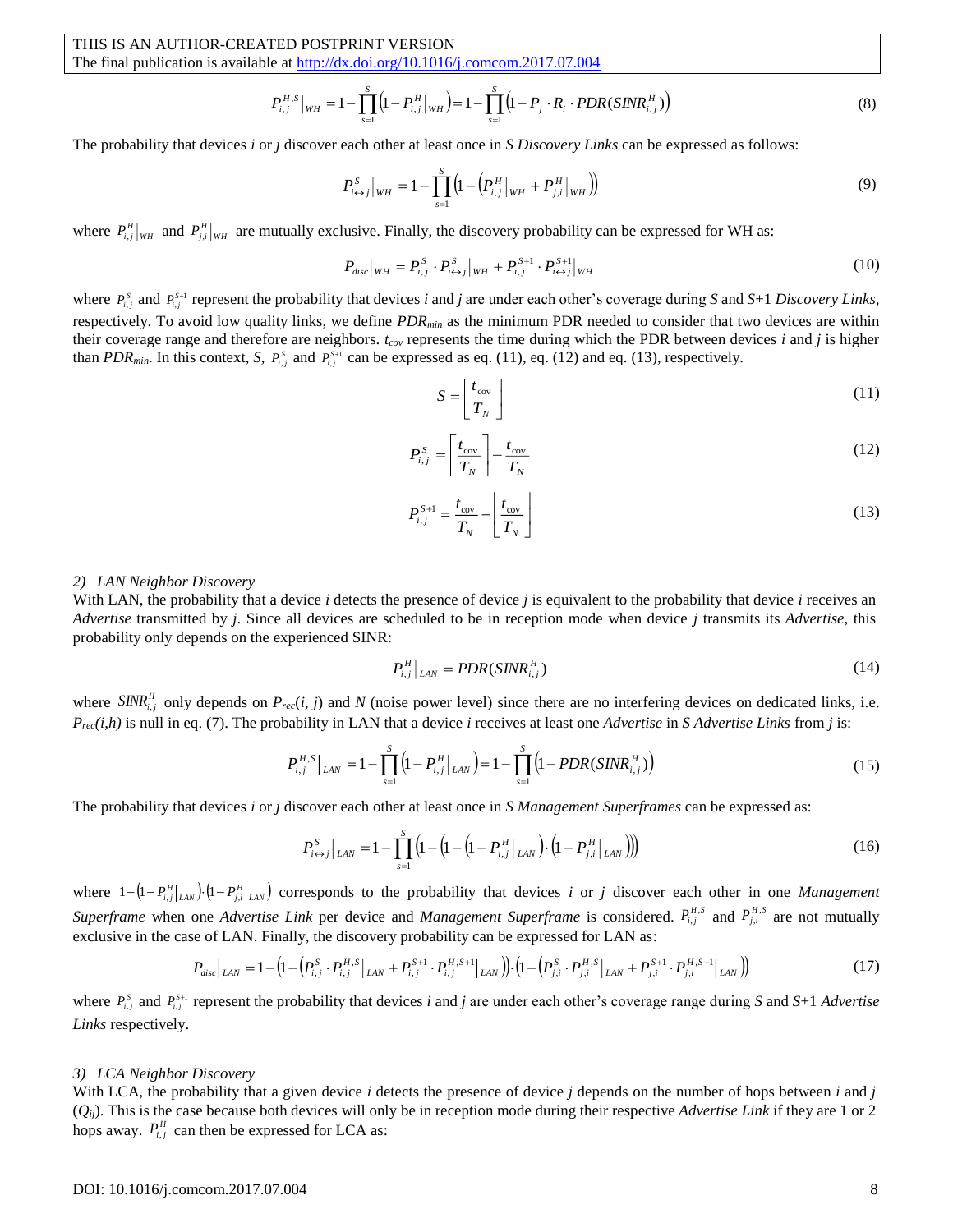<span id="page-8-0"></span>
$$
P_{i,j}^H|_{LCA} = \begin{cases} PDR(SINR_{i,j}^H) & \text{if} \quad Q_{i,j} \le 2\\ 0 & \text{if} \quad Q_{i,j} > 2 \end{cases}
$$
(18)

The probability that device *i* receives at least one *Advertise* in *S Advertise Links* from  $j$  ( $P_{i,j}^{H,s}$ ) with LCA can be obtained by combining equations [\(15\)](#page-7-3) an[d \(18\).](#page-8-0) The probability that devices *i* or *j* detect each other at least once in *S Management Superframes*  $(P_{i\leftrightarrow j}^s)$  for LCA can be obtained with equations [\(16\)](#page-7-4) and [\(18\).](#page-8-0) The discovery probability can be expressed for LCA as:

$$
P_{disc}\big|_{LCA} = \begin{cases} P_{disc}\big|_{LAN} & \text{if } Q_{i,j} \le 2\\ 0 & \text{if } Q_{i,j} > 2 \end{cases} \tag{19}
$$

#### *4) LANm Neighbor Discovery*

LANm differentiates between static or mobile devices. As a result, the probability that a device *i* is able to detect a device *j* also depends on whether devices are mobile or static. This probability in a *Management Superframe* is:

$$
P_{i,j}^H|_{LANm} = \begin{cases} P_{i,j}^H|_{WH} & if i is static\\ 1 - \left(1 - P_{i,j}^H|_{WH}\right) \cdot \left(1 - P_{i,j}^H|_{LAN}\right) & if i is mobile \end{cases}
$$
 (20)

The probability that a device *i* receives at least one *Advertise* or one *Keep-alive* in *S Management Superframes* can be obtained as:

$$
P_{i,j}^{H,S}|_{LANm} = 1 - \prod_{s=1}^{S} \left( 1 - P_{i,j}^{H} \right)_{LANm} \tag{21}
$$

Then,  $P_{i \leftrightarrow j}^{S}$  can also be obtained for LANm as:

$$
P_{i \leftrightarrow j}^{S} \big|_{LANm} = 1 - \prod_{s=1}^{S} \big( 1 - \big( 1 - \big( 1 - P_{i,j}^{H} \big|_{LANm} \big) \cdot \big( 1 - P_{j,i}^{H} \big|_{LANm} \big) \big) \big) \tag{22}
$$

Finally, the discovery probability for LANm also needs to take into account whether the devices are mobile or static, and can be expressed as:

$$
P_{disc}\big|_{LANm} = \begin{cases} P_{disc}\big|_{WH} & \text{if } i \text{ and } j \text{ are static} \\ 1 - \big(1 - P_{disc}\big|_{WH}\big) \cdot \big(1 - P_{disc}\big|_{LAN}\big) & \text{if } i \text{ and } j \text{ are mobile} \\ 1 - \big(1 - P_{disc}\big|_{WH}\big) \cdot \big(1 - \big(L_S \cdot P_{i,j}^{H,S}\big|_{LAN} + L_{S+1} \cdot P_{i,j}^{H,S+1}\big|_{LAN}\big)\big) & \text{if } \text{other} \end{cases} \tag{23}
$$

#### *C. Average time needed to detect a neighbor device*

We consider that two devices enter into each other's communications range when the PDR is higher than *PDRmin*. In this case, *tdet* can be estimated as:

<span id="page-8-2"></span><span id="page-8-1"></span>
$$
t_{\text{det}}|_{\text{PROT}} = \left(\frac{1}{2} + \sum_{S=1}^{\infty} \left( \left( P_{i,j}^{H,S} \middle|_{\text{PROT}} - P_{i,j}^{H,S-1} \middle|_{\text{PROT}} \right) \cdot (S-1) \right) \right) \cdot T_N \tag{24}
$$

where PROT is the protocol considered (WH, LAN, LCA or LANm for static devices). The *½T<sup>N</sup>* factor corresponds to the average time elapsed from the moment two devices enter into each other's range until the first *Discovery Link* (WH and LANm static devices) or *Advertise Link* (LAN and LCA). The summation in eq. [\(24\)](#page-8-1) corresponds to the probability of correctly receiving the first Keep-alive or Advertise in the S<sup>th</sup> Discovery Link or Advertise Link from device j (i.e.  $P_{i,j}^{H,s} - P_{i,j}^{H,s-1}$ ) multiplied by the average time elapsed until this happens (i.e. *TN∙*(*S*-1)).

A mobile device implementing LANm can detect other devices through an *Advertise Link* or a *Discovery Link*. *tdet* is estimated for mobile devices as:

$$
t_{\text{det}}|_{LANm} = \frac{1}{2} \left( \frac{T_N}{2} + \sum_{S=1}^{\infty} \left( \left( 1 - P_{i,j}^{H,S} \right)_{LANm} \right) \cdot P_{i,j}^H \Big|_{WH} \cdot (S-1) \cdot T_N \right) + \sum_{S=1}^{\infty} \left( \left( 1 - P_{i,j}^{H,S} \right)_{LANm} \right) \cdot \left( 1 - P_{i,j}^H \Big|_{WH} \cdot P_{i,j}^H \Big|_{LAN} \cdot \left( S - \frac{1}{2} \right) \cdot T_N \right) \right) \tag{25}
$$
\n
$$
+ \frac{1}{2} \left( \frac{T_N}{2} + \sum_{S=1}^{\infty} \left( \left( 1 - P_{i,j}^{H,S} \right)_{LANm} \right) \cdot P_{i,j}^H \Big|_{LAN} \cdot (S-1) \cdot T_N \right) + \sum_{S=1}^{\infty} \left( \left( 1 - P_{i,j}^{H,S} \right)_{LANm} \right) \cdot \left( 1 - P_{i,j}^H \Big|_{LAN} \right) \cdot P_{i,j}^H \Big|_{WH} \cdot \left( S - \frac{1}{2} \right) \cdot T_N \right)
$$

#### DOI: 10.1016/j.comcom.2017.07.004 9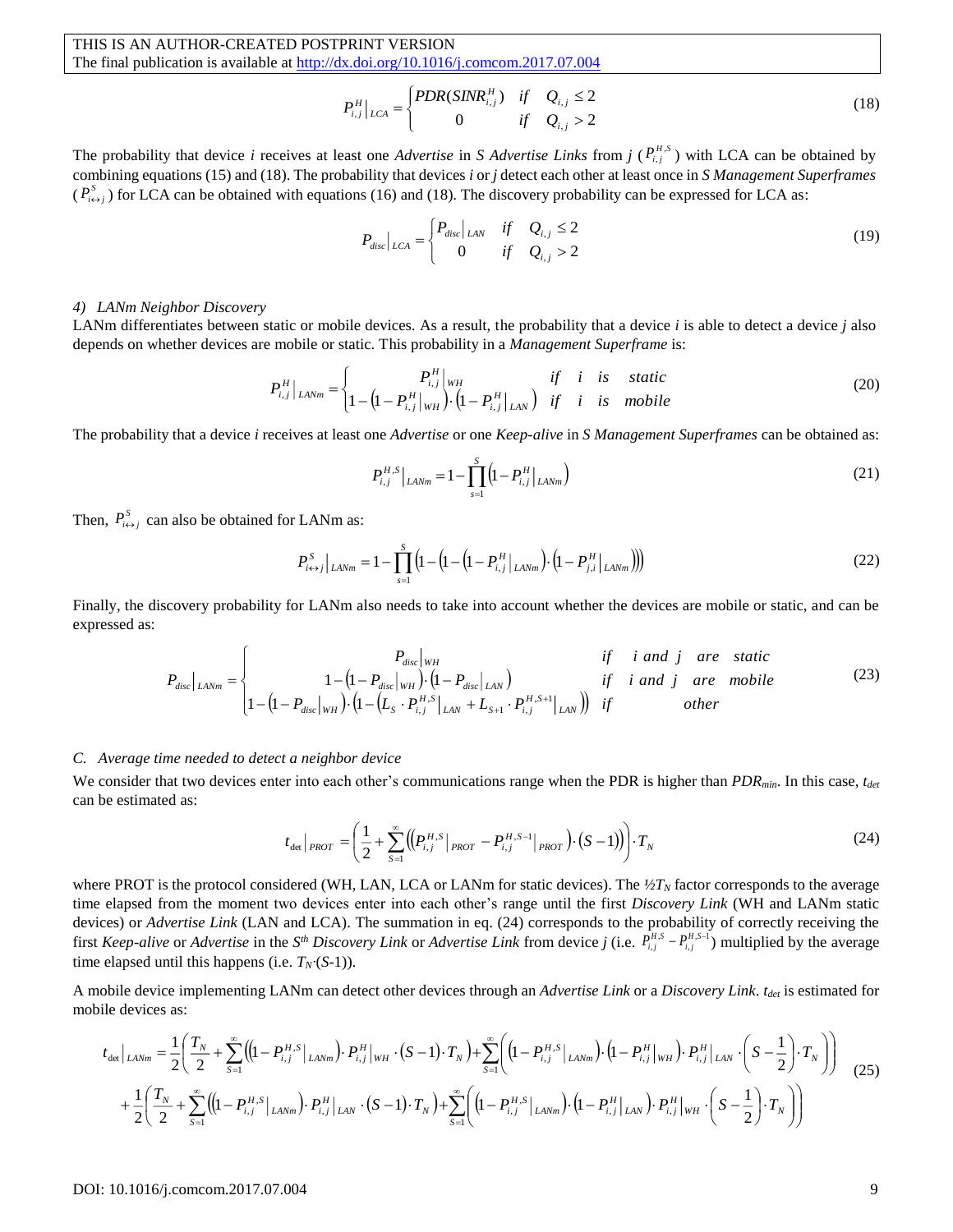The first line (i.e. the first term of the sum in eq.  $(25)$  that is multiplied by the factor  $\frac{1}{2}$ ) corresponds to the case in which the mobile device tries first to detect a device in a *Discovery Link*. The time to detect a device is then equal to the sum of the probability of correctly receiving the *S th Keep-alive*, multiplied by the average time elapsed until then ((*S*-1)∙*TN*), and of the probability of not receiving the *S th Keep-alive* multiplied by the probability of correctly receiving the *S th Advertise* and by the average time elapsed until then  $((S-½)T_N)$ . The second line (i.e. the second term of the sum in eq[. \(25\)](#page-8-2) that is multiplied by the factor ½) corresponds to the case in which the mobile device tries first to detect a device in one *Advertise Link*. The expressions are obtained similarly to the case in which the mobile device tries first to detect neighbor devices in a *Discovery Link*, but replacing *Keep-alive* by *Advertise*.

## *D. Efficiency*

In WH, each *Discovery Link* has an associated *NBC* of *ρ*·*C* bytes, where *C* is the number of frequency channels and *ρ* represents the amount of information that can be transmitted in a link. In this study, we consider  $\rho$  equal to 133 bytes, since 133 is the maximum number of bytes that can be transmitted in a link. The *NBC* associated to WH (eq. [\(26\)\)](#page-9-0) includes *ρ* bytes resulting from the transmission of a *Keep*-*alive* in a *Discovery Link*, and *ρ*·(*C*-1*)* bytes since all other devices need to be in reception mode during the *Discovery Link* and therefore cannot utilize the remaining *C*-1 channels.

<span id="page-9-0"></span>
$$
NBC|_{WH} = \rho + \rho \cdot (C - 1) = \rho \cdot C \tag{26}
$$

LAN utilizes *H Advertise Links* when the network has *H* devices. Each *Advertise Link* requires an *NBC* of *ρ*·(*C*-1*)* bytes because all devices need to be in reception mode during this link, and therefore the remaining *C*-1 channels cannot be used. The *NBC* of LAN does not take into account the transmission of an *Advertise* because it is needed to provide network information to devices trying to join the network, and therefore it has to be transmitted independently of the NDP. On the other hand, we need to take into account the *NBC* consumed by the *Network Manager* to schedule each device to be in reception mode in *H-1 Advertise Links*. In this context, the average *NBC* that LAN generates per *Management Superframe* is then:

<span id="page-9-1"></span>
$$
NBC|_{LAN} = H \cdot \rho \cdot (C-1) + \frac{T_N}{t} \cdot \sum_{h=1}^{H} (H-1) \cdot B_D \cdot hop_h
$$
\n
$$
(27)
$$

where *t* is the elapsed time, *T<sup>N</sup>* is the duration of a *Management Superframe*, *B<sup>D</sup>* represents the number of bytes transmitted by the *Network Manager* to send the schedule of an *Advertise Link* to one device, and *hop<sup>h</sup>* is the number of hops between device *h* and the *Network Manager*.

With LCA, only two-hop neighbor devices need to be in reception mode for each device's *Advertise Link*. The rest of devices can utilize the other channels that are not used to transmit the given *Advertise Link*. Similarly to LAN, the *Network Manager* also has to schedule all the *Advertise Links* with LCA. Additionally, each device needs to include in its *Advertise* a list with the identity of its one-hop neighbors. The *NBC* associated to LCA can be computed as:

$$
NBC|_{LCA} = \sum_{h=1}^{H} H_{h1} \cdot B_A + \frac{T_N}{t} \cdot \sum_{h=1}^{H} (H-1) \cdot B_D \cdot hop_h + \rho \cdot \sum_{\forall h \in H^*} ((C-1) - (H - H_{h2} - 1))
$$
(28)

where  $H_{h1}$  is the number of one-hop neighbors of device *h*,  $B_A$  is the amount of bytes sent in each *Advertise* per device, and  $H_{h2}$  is the number of one- or two-hop neighbors of device *h*. The first term of the equation represents the additional information sent by all devices in their respective *Advertise* to include the identity of their one-hop neighbors. This information is transmitted by all devices in every *Management Superframe*. The second term in eq. [\(28\)](#page-9-1) refers to the *NBC* associated to the scheduling process conducted by the *Network Manager*, which is exactly the same as in LAN. The third term in eq. [\(28\)](#page-9-1) quantifies the number of bytes consumed considering that only one-hop and two-hop neighbor devices need to be in reception mode for each device's *Advertise Link*. Devices at more than two hops from a device sending an *Advertise* could be in transmission or reception mode in other channels for functions not related to neighbor discovery. The number of channels that cannot be used when a given device *h* transmits its *Advertise* is (*C*-1)-(*H-Hh2*-1), where *H-Hh2*-1 is the number of devices at more than two hops from device *h* and *C*-1 is the number of available channels for other functions. The *NBC* associated to the transmission of the *Advertise* by device *h* is then  $\rho$ ⋅(*C*-1)⋅(*H-H<sub>h2</sub>*-1) if *C*-1 is higher than *H-H<sub>h2</sub>*-1. If *C*-1 is lower or equal than *H-H<sub>h2</sub>*-1, then all available channels can be utilized for functions not related to neighbor discovery, and the *NBC* associated to this process is null. To include this effect in equatio[n \(28\),](#page-9-1) only nodes  $h \in H^*$  are considered in the summation, where  $H^*$  is the set of devices for which  $(C-1) > (H-H_{h2}-1)$ .

All devices implementing LANm utilize the transmission of *Keep*-*alive* in the *Discovery Link* for the discovery process. This has an associated *NBC* of *ρ*·*C* bytes. Additionally, each of the *M* mobile devices isscheduled by the *Network Manager* to be in reception mode in *H*-1 *Advertise Links* so that they can receive the *Advertise* from the other network devices. The average *NBC* associated to LANm per *Management Superframe* can then be estimated as: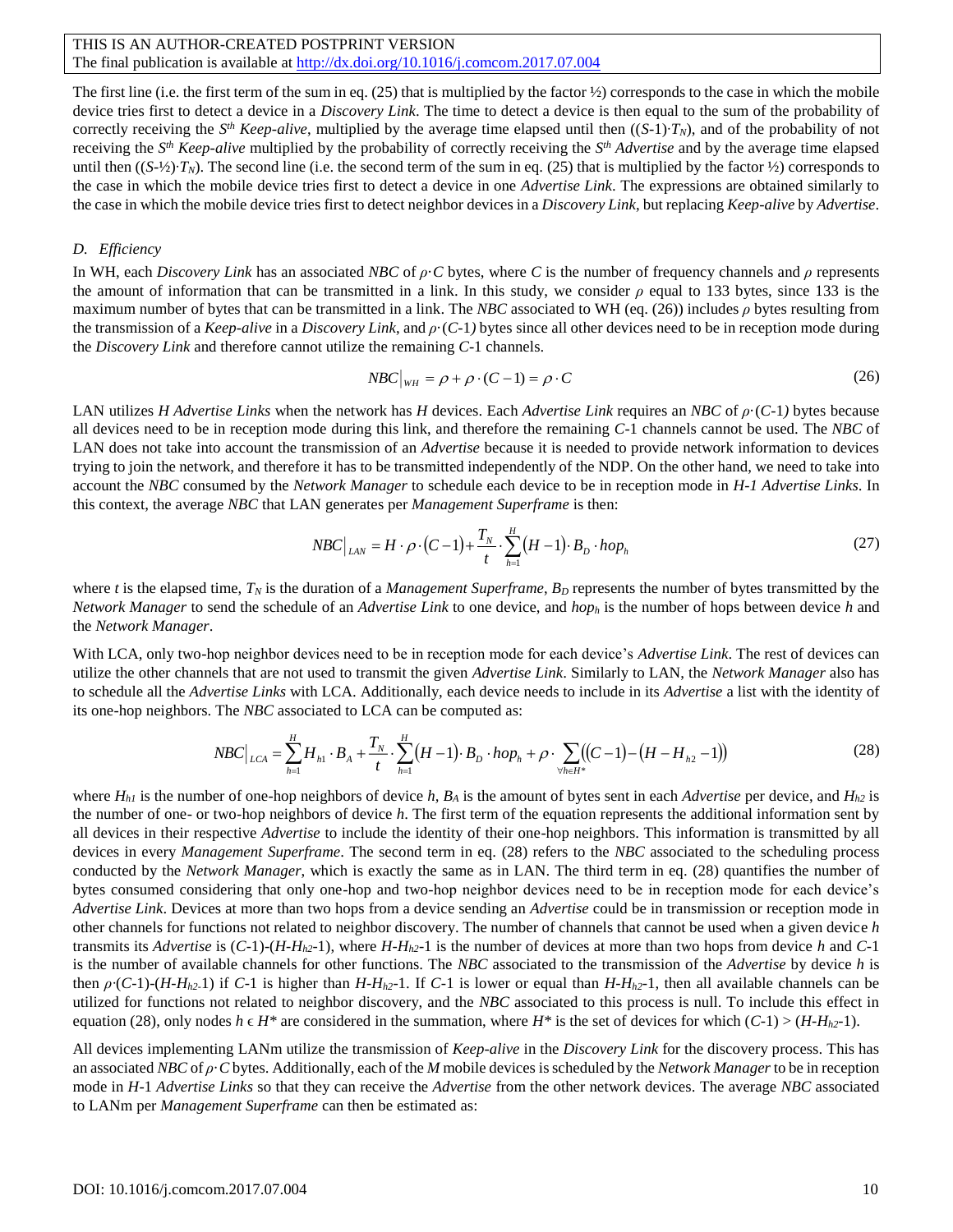<span id="page-10-5"></span><span id="page-10-1"></span>*M*  $L_{A N m} = \rho \cdot C + \frac{1}{t} \sum_{m=1}^{N} (H-1) \cdot B_D \cdot hop_m$  $\left. NBC \right|_{LANm} = \rho \cdot C + \frac{T_N}{t} \cdot \sum_{m=1}^{M} (H-1) \cdot B_D$ . (29)

#### *E. Energy consumption*

Eq. [\(30\)](#page-10-1) represents the average energy consumed per device and per *Management Superframe* by WH. It is computed considering the transmission and reception of *Keep*-*alive* in each *Discovery Link*. *P<sup>i</sup>* (eq. (2)) and *R<sup>i</sup>* (eq. [\(3\)\)](#page-6-1) represent the probability of transmitting and receiving a *Keep*-*alive* in each *Discovery Link*, respectively. *ETx-KA* and *ERx-KA* represent the energy consumed by a device when transmitting and receiving a *Keep*-*alive*, respectively. *Pi-NRx* represents the probability that the received signal strength of a *Keep*-*alive* is below the minimum signal needed to start the reception process. In this case, the device goes to idle mode and consumes *Eidle 5* .

$$
E_d|_{WH} = \frac{T_N}{H \cdot t} \cdot E_C + \frac{1}{H} \cdot \sum_{i=1}^{H} (P_i \cdot E_{Tx-KA} + (R_i - P_{i-NRx}) \cdot E_{Rx-KA} + P_{i-NRx} \cdot E_{idle})
$$
(30)

The average energy consumed by LAN (eq. [\(31\)\)](#page-10-2) does not consider the energy consumed by devices transmitting *Advertise* (*ETx-Ad*) since they have to be transmitted anyway to help new devices join the network. The energy is computed considering the reception of *Advertise* (*ERx-Ad*) and the energy consumed when a device goes into idle mode. *Pi-Rx-Ad(j)* represents the probability that device *i* receives an *Advertise* transmitted by device *j* with a signal strength above the minimum threshold level needed to start the reception.

<span id="page-10-3"></span><span id="page-10-2"></span>
$$
E_d|_{LAN} = \frac{T_N}{H \cdot t} \cdot E_C + \frac{1}{H} \cdot \sum_{i=1}^H \sum_{j \neq i}^H \left( P_{i-Rx - Ad(j)} \cdot E_{Rx - Ad} + \left( 1 - P_{i-Rx - Ad(j)} \right) \cdot E_{idle} \right) \tag{31}
$$

The average energy consumed by LCA is expressed in eq. [\(32\).](#page-10-3) It is computed considering the energy consumed by the transmission of the list of one-hop neighbors attached to each *Advertise* (*Elist*), and the energy that a device *i* consumes when listening or receiving the *Advertise* of its two-hop neighbors. The number of one- and two-hop neighbors is represented by *Hi2*.

$$
E_d|_{LCA} = \frac{T_N}{H \cdot t} \cdot E_C + \frac{1}{H} \cdot \sum_{i=1}^H \left( E_{list} + \sum_{j \neq i}^{H_{i2}} \left( P_{i-Rx - Ad(j)} \cdot E_{Rx - Ad(j)} + \left( 1 - P_{i-Rx - Ad(j)} \right) \cdot E_{idle} \right) \right)
$$
(32)

The average energy consumed by LANm (eq. [\(33\)\)](#page-10-4) is equal to the energy consumed by WH (all devices use *Keep*-*alive* for the discovery process) plus the energy consumed by *M* mobile devices when listening *Advertise Links*.

<span id="page-10-4"></span>
$$
E_d|_{LANm} = E_d|_{WH} + \frac{T_N}{H \cdot t} \cdot E_c + \frac{1}{H} \cdot \sum_{i=1}^M \sum_{j \neq i}^H (P_{i-Rx - Ad(j)} \cdot E_{Rx - Ad} + (1 - P_{i-Rx - Ad(j)}) \cdot E_{idle})
$$
(33)

#### <span id="page-10-0"></span>**7. Performance Evaluation**

#### *A. Simulation platform*

 $E = \sum_{i=1}^{n} (B - \frac{1}{n}) \sum_{i=1}^{n} (B - 1) \sum_{i=1}^{n} (B - 1) \sum_{i=1}^{n} (B - 1) \sum_{i=1}^{n} (B - 1) \sum_{i=1}^{n} (B - 1) \sum_{i=1}^{n} (B - 1) \sum_{i=1}^{n} (B - 1) \sum_{i=1}^{n} (B - 1) \sum_{i=1}^{n} (B - 1) \sum_{i=1}^{n} (B - 1) \sum_{i=1}^{n} (B - 1) \sum_{i=1}^{n} (B - 1) \sum_{i=1$ The performance of the different neighbor discovery protocols is evaluated using a simulation platform implemented in Matlab. The platform implements in detail all the functions that intervene in the neighbor discovery process, including the necessary functions at the *Network Manager*, a detailed radio propagation model, a mobility model, and the main modules of the physical and MAC (Medium Access Control) layer of the WirelessHART protocol stack. All the modules have been implemented following the WirelessHART standard and state-of-the-art simulation practices (e.g. for modeling the propagation and the interference) and have been validated in detail. [Fig. 1](#page-11-0) shows the main components of the implemented simulation platform. A description of the main modules is presented below.

 $<sup>5</sup>$  The energy consumption is estimated based on the WirelessHART standard, which establishes that when the received signal strength of a DLPDU is below</sup> the minimum signal needed to start the reception process, the receiver turns off the radio after 2ms (idle mode).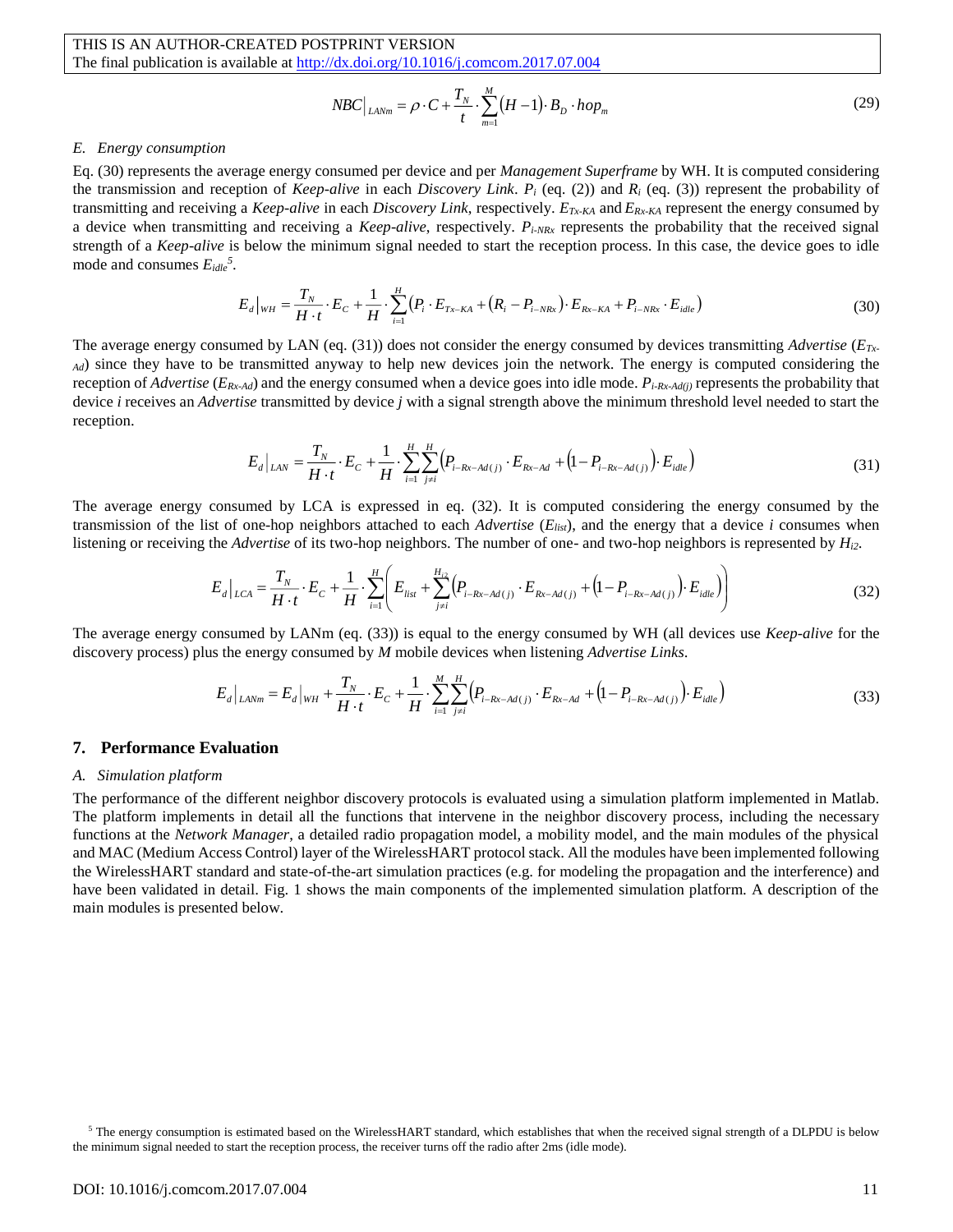

Fig. 1. Block diagram of the simulation platform implemented

<span id="page-11-0"></span>To account for realistic propagation conditions, the platform implements the radio propagation model proposed in [\[25\]](#page-18-22) for industrial environments. The model considers a one-slope log-distance path-loss model, and takes into account the fading effects at 2.4GHz using a log-normal random distribution. Some of the main parameters of the model are:  $d_0 = 15$ m (reference distance), *PL*(*d0*)=71.84dBm (pathloss at *d<sup>0</sup>* distance), *n*=2.16 (pathloss exponent), *σ*=8.13dBm (shadowing standard deviation), *Gt*=*Gr*=0dB (transmitter and receiver antenna gains), and *N=*-93dBm (average noise power).

At the physical layer, the simulation platform operates at the packet level and probabilistically determines if a packet is correctly received or not based on its SINR (Signal to Interference and Noise Ratio) and an error rate model. This model emulates the performance of the physical layer of IEEE 802.15.4, which is the physical layer adopted in WirelessHART. To determine whether a packet is correctly received or not, a receiver's radio interface computes the SINR. In dedicated time slots, only one packet can be transmitted in the network, and it does not suffer any interference. In this case, the radio interface computes the SINR of the received packet using the received power level (estimated with the propagation model) and the average noise power level. In shared time slots, multiple packets can simultaneously arrive to the receiver and produce interference. In this case, the radio interface identifies the packet with highest received power level as the candidate packet to be received, and the rest of packets are considered to represent interference and are used to calculate the SINR. The simulation platform implements the error rate model proposed in the IEEE 802.15.4 standard for AWGN channels at 2.4GHz [\[23\].](#page-18-21) In particular, the model utilized is the one obtained for the OQPSK modulation that is used in WirelessHART [\[3\].](#page-18-1)

The physical layer of the implemented simulation platform is also in charge of computing the energy consumed for the transmission and reception of packets. To do so, the platform models the time slot structure specified in the WirelessHART standard. The simulation platform models the power consumption using the reference values specified for the XDM2510H transceiver when it is powered with 3.6V [\[26\].](#page-19-0) This results in a power consumption of 18mA when the transceiver is in transmission mode and 6mA when the transceiver is in reception mode. The transmission power of the XDM2510H transceiver is 8dBm, and it has a reception sensibility of -90dBm.

The implementation of the MAC layer is also in line with the WirelessHART standard, and includes all the modules that influence the neighbor discovery process. The MAC layer implemented in the simulation platform includes the following three tables that control the communications of each device and collect communication statistics as specified in the WirelessHART standard:

- *Superframe Table*: it stores the attributes of a superframe, for example, the number of slots and the unique identifier.
- *Link Table*: it stores the attributes of all links including the type of link (normal, broadcast, join or discovery), the slot number in the superframe assigned to the link, the link use (transmission, reception or shared), the channel offset, and the neighbor ID (for dedicated links) among others.
- *Neighbor Table*: it stores the ID of all devices with which the device may be able to directly communicate with (1-hop neighbors). In LCA, this table has been extended to also include 2-hop neighbors.

The implementation of the *Link Scheduler* also follows the WirelessHART standard. Each device has a link scheduler that consults the tables of the device in order to identify the next slot that should be used for listening or sending a message. As it can be observed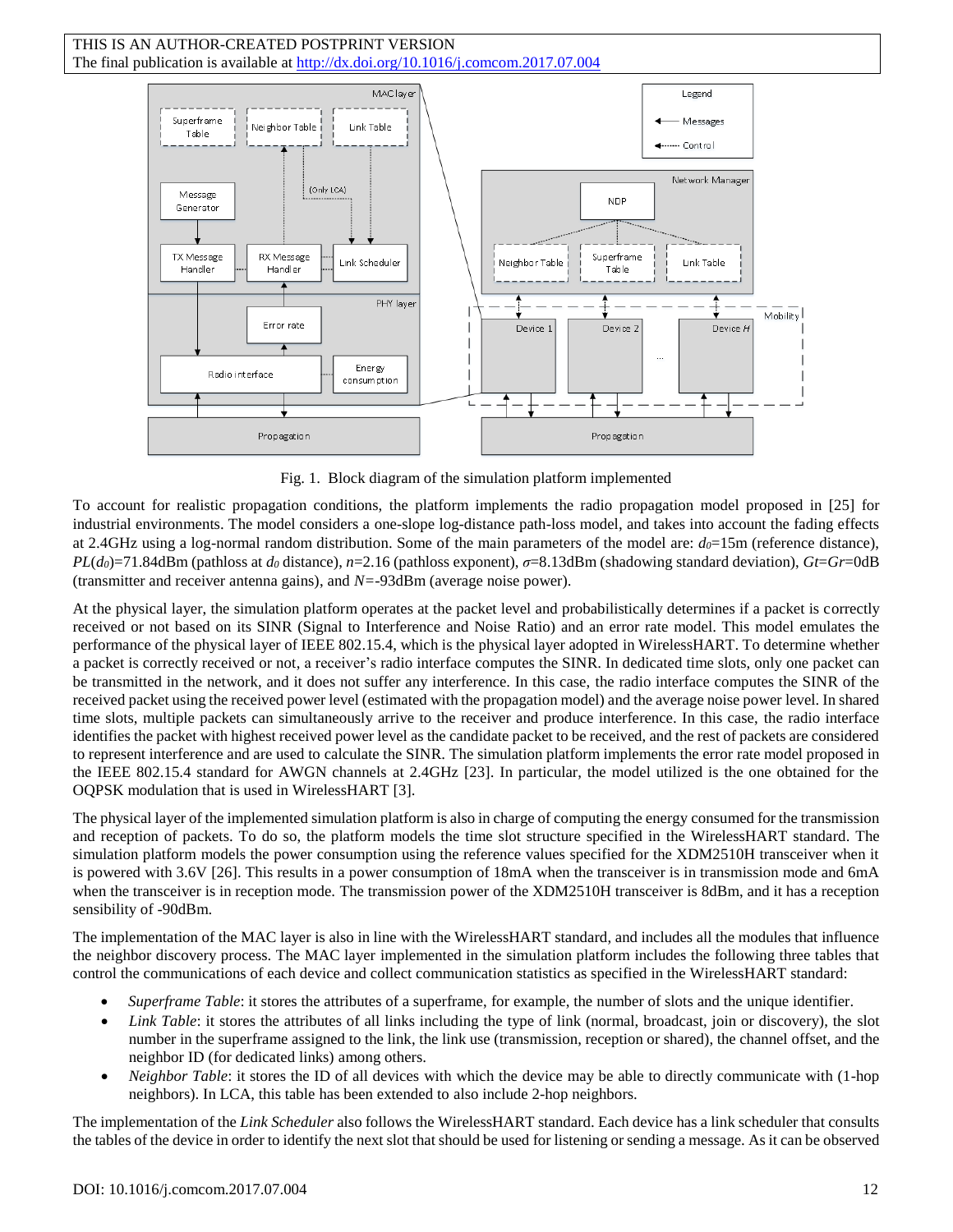in [Fig. 1,](#page-11-0) the *Link Scheduler* is connected to the Tx and Rx Message Handler modules that are in charge of transmitting and receiving messages to/from the physical layer. For a given device, only one of them (Tx or Rx) can be active at the same time. The *Tx Message Handler* passes to the physical layer the messages generated at the MAC by the *Message Generator* together with the information about the channel frequency to be used. The *Rx Message Handler* informs the physical layer of the channel frequency utilized, receives the messages that are successfully decoded by the physical layer, and updates the neighbor table based on the received messages. Differences can be found at the *Rx Message Handler* depending on the neighbor discovery protocol:

- WH only updates the *Neighbor Table* upon the reception of *Keep-alive* messages. In fact, devices that belong to the network are not scheduled by the network manager to listen to *Advertise* messages.
- LAN and LCA update the *Neighbor Table* upon the reception of *Advertise* messages. In fact, devices do not need to be configured to listen to *Keep-alive* messages.
- LANm updates the *Neighbor Table* upon the reception of *Advertise* and *Keep-alive* messages. Mobile devices are scheduled to transmit and receive *Advertise* messages, but static devices run the WirelessHART neighbor discovery protocol (i.e. they exploit *Keep-alive* messages).

The operation of the link scheduler mainly depends on the information in the tables that are configured by the *Network Manager*. As a result, the operation of the implemented *Link Scheduler* depends on the neighbor discovery protocol:

- WH: the *Link Scheduler* is in charge of managing the timer used to randomly transmit or receive a *Keep-alive* in *Discovery Links.* To this aim, the *Link Scheduler* gets from the *Link Table* the information about the existing *Discovery Links*.
- LAN: the *Link Scheduler* gets from the *Link Table* the information about the links where *Advertise* need to be transmitted and received.
- LANm: the *Link Scheduler* of mobile devices also follows the information in the *Link Table* for the transmission and reception of *Advertise*. The *Link Scheduler* of static devices operates following WH.
- LCA: the *Link Scheduler* gets from the *Link Table* the information about the *Advertise* transmitted by all devices in the network. However, it only listens to those devices that are at one or two hops. To this aim, LCA needs to have access to the information on the *Neighbor Table* [\(Fig. 1\)](#page-11-0). The ID of the one-hop neighbors is attached to the corresponding *Advertise* by the *Tx Message Handler*.

The WirelessHART *Network Manager* is in charge of allocating all links in the *Management Superframe*. To this aim, the *Network Manager* configures the *Link Table* of all devices. In the implemented simulation platform, the *Network Manager* allocates the links for the neighbor discovery process following the protocol under evaluation:

- WH: the *Network Manager* allocates the *Discovery Links* for the transmission of *Keep-alive* messages. *Discovery Links* are shared by all devices and therefore collisions can take place. Once these links have been allocated, the *Link Scheduler* of each device randomly selects to transmit a *Keep-alive* or stay in reception mode in each *Discovery Link*.
- LAN: the *Network Manager* randomly allocates the *Advertise Links* of all devices, and avoids that two devices transmit their *Advertise* in the same slot. *Advertise Links* are dedicated links. As a result, each device has its own *Advertise Link*  to transmit its *Advertise* message. The *Network Manager* configures the *Link Table* of all devices so that each one of them can listen to the *Advertise* sent by the other devices.
- LCA: the *Network Manager* executes the same allocation as when implementing LAN. However, the final decision to listen or not a given *Advertise* is taken locally by each device based on its *Neighbor Table*. A device will be in reception mode only for the *Advertise* of its one-hop and two-hop neighbors.
- LANm: the *Network Manager* allocates the *Discovery Links* for the transmission of *Keep-alive* messages following the WH protocol. In addition, it allocates the transmission of *Advertise Links* in dedicated links for all devices. Only mobile devices are configured to be in reception mode when all devices (mobile and static) send their *Advertise*.

Given the objectives of this study, the simulation platform does not implement the mechanisms needed by the *Network Manager* to send to each device its *Link Table*. We assume that these tables are configured and sent to each device when they join the network. They do not need to be updated, and as a result they do not influence this study that is focused on the performance and efficiency of neighbor discovery protocols.

By default, the WH and LANm NDPs have been evaluated considering one *Discovery Link* in each *Management Superframe* and  $DLN_i=10$ . This value was selected based on preliminary simulations that showed that it generally maximizes  $P_{i,j}^H$  for topologies with more than 16 devices. For LCA, *B<sup>A</sup>* has been set equal to 2 bytes (the ID of each device), and *B<sup>D</sup>* has been set equal to 5 bytes (2 bytes of the device ID, 1 byte for the WirelessHART channel list offset, and 2 bytes for the slot offset in the *Management Superframe*)*.* A sufficiently high number of simulations have been conducted for each NDP and scenario under evaluation in order to ensure the statistical accuracy of the results, and in particular a relative error below 1% for all results reported in this paper.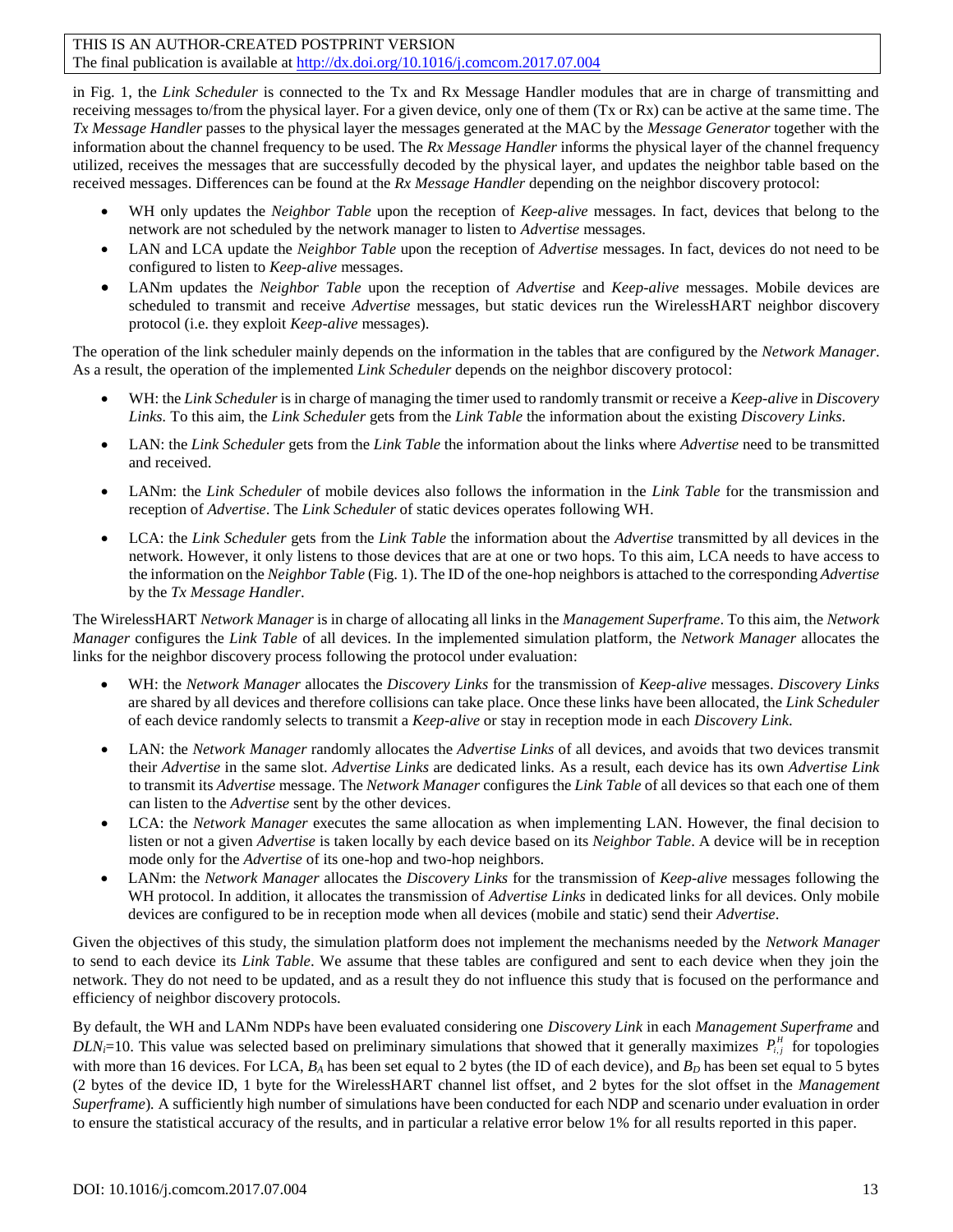## *B. Evaluation Scenarios*

This work considers an industrial wireless sensor network scenario with a grid topology of static networked sensors/actuators. The grid of static devices supports the connection of mobile devices to the network [\[27\].](#page-19-1) Three grid topologies with different number of static devices (16, 25 and 36) have been analyzed (see [Fig. 2\)](#page-13-0). For each topology, we analyze two different densities of static devices by varying the *d* parameter in [Fig. 2](#page-13-0) (d=30m and d=60m). The *Network Manager* (depicted in black in [Fig. 2\)](#page-13-0) is located in the position that minimizes the average number of hops to all static devices.

Mobile devices have been deployed following two use cases. The first one considers that up to 5 mobile devices move following a random waypoint trajectory around the grid of static devices (see [Fig. 3a](#page-13-1)). To this aim, each mobile device selects a random destination point and a random speed between 0.1 and 3m/s. When the mobile device reaches the selected destination point, it repeats the process and starts moving towards a new random destination point without any pause. The second use case considers a single mobile device that moves along a corridor in the grid of static devices (see [Fig. 3b](#page-13-1)). The mobile device could represent a person, a vehicle or a robot that needs to periodically transmit data packets towards certain destination device. This use case has been considered to evaluate the probability that a mobile device remains connected to the network (*Pconn*). In this use case, the mobile device moves from *Start* to *End* following the red arrow shown in [Fig. 3b](#page-13-1). The speed (*v*) of the mobile device is randomly chosen between 0.1m/s and 3m/s.

<span id="page-13-0"></span>

Fig. 3. Mobility use cases over the grid topology 2

## <span id="page-13-1"></span>*C. Validation of Analytical Models*

The performance of the proposed NDPs has been evaluated through extensive simulations following the scenarios and settings described in the previous section. This has been the case to account for realistic mobility, deployment and operating conditions that are difficult to integrate into the analytical models. The analytical performance models developed in Section [6](#page-4-1) represent though valuable tools to obtain first insights into the performance of NDPs. This is demonstrated in this section where the results obtained with the models are compared with simulation results. This comparison is done under grid topology 2, and considering mobile devices moving from *Start* to *End* position following the red arrow in [Fig. 2.](#page-13-0) We assume for this analysis that *tcov* is the time a mobile device needs to go from *Start* to *End*. We consider for the analytical performance models that a DLPDU is not correctly received if two or more devices simultaneously transmit on the same link (independently of the interference level). [Fig. 4](#page-14-0) represents the discovery probability (*Pdisc*) between the mobile device and *Network Manager*. The results obtained for WH, LAN and LANm<sup>6</sup> show a close match between the results obtained using the analytical performance models (*Ana*) and the simulations (*Sim*). These results validate the proposed models and their usability to obtain first insights into the performance trends of NDPs.

<sup>6</sup> LCA is only analyzed through simulations due to its discovery process.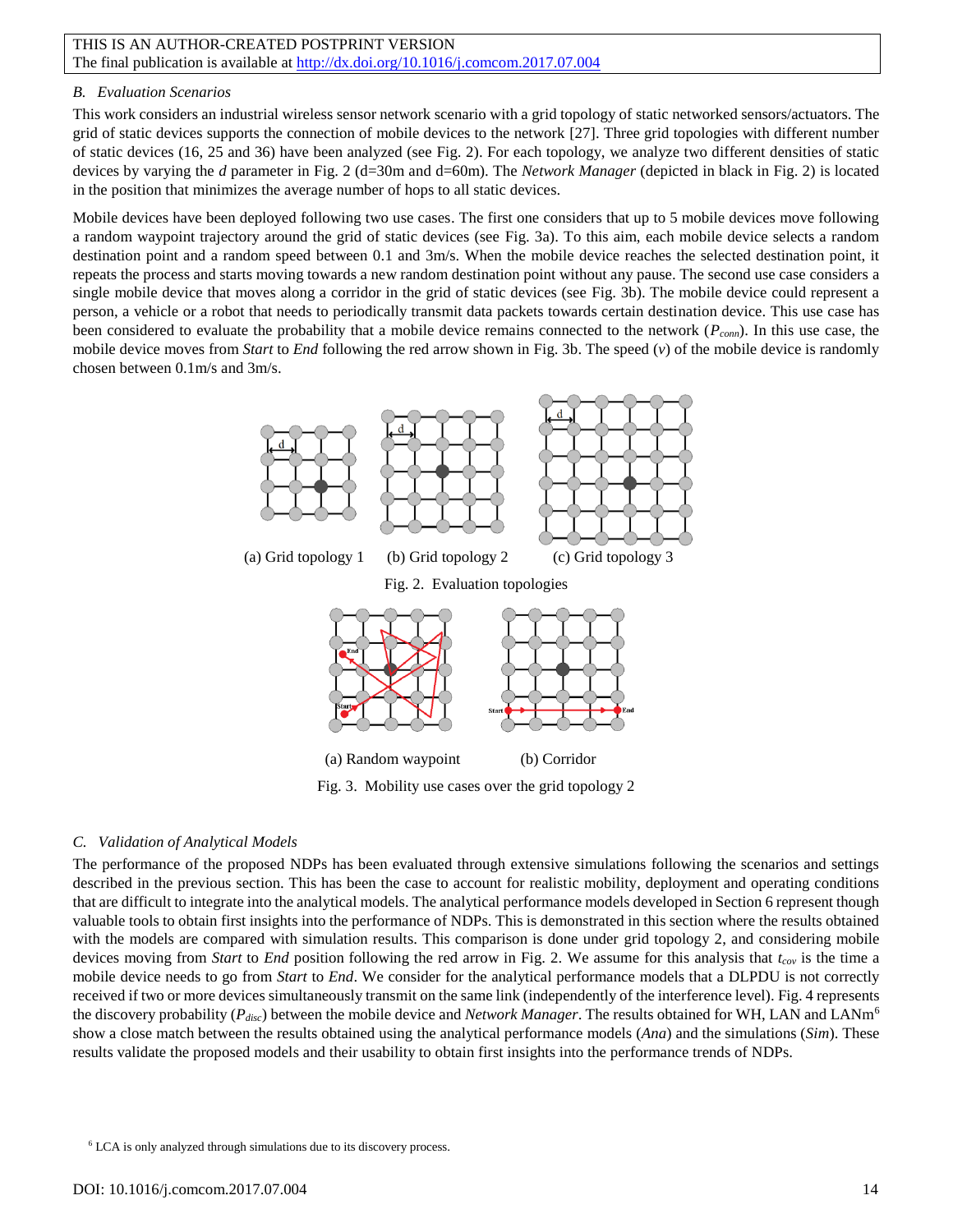

Fig. 4. Discovery probability ( $P_{disc}$ ) for grid topology 2 with  $d=30$ m and  $T_N=64$ s.

#### <span id="page-14-0"></span>*D. Simulation Results*

[Fig. 5](#page-14-1) represents the probability that a given device *i* discovers another device *j* or vice versa (*Pdisc*) for a range of *tcov* values. These results are obtained in grid topology 1 with mobile devices following a random waypoint trajectory and considering  $T_N=64$ s (left) and *TN*=16s (right). *TN*=64s is the default duration of the WirelessHART *Management Superframe*. The obtained results show that the protocols that exploit the transmission of *Advertise* for the discovery process achieve similar results. Their performance is significantly higher than that achieved with the standard WH protocol. The performance of the LANm protocol is slightly lower than that of LAN and LCA. This is due to the fact that static devices implementing LANm only make use of *Discovery Links* to discover neighbor devices, but LAN and LCA utilize *Advertise Links* for both static and mobile devices. It is interesting to note that LAN and LCA present nearly the same performance despite the fact that LCA devices are only scheduled to listen for their two-hop neighbor *Advertise*. Similar trends to those reported in [Fig. 5](#page-14-1) have been observed for different *PDRmin* values, grid topologies and node densities.



Fig. 5. Discovery probability (*Pdisc*) with *PDRmin*=0.95, *d*=60m and *M*=1 in grid topology 1.

<span id="page-14-1"></span>[Table 2](#page-15-0) presents the time required to detect a neighbor ( $t_{det}$ ) as a function of  $T_N$  considering a single mobile device ( $M=1$ ) in grid topologies 1, 2 and 3 under realistic propagation and interference conditions, and considering again mobile devices with random trajectories. The table shows average values and the 99<sup>th</sup> percentiles in order to identify upper performance bounds considering propagation and interference effects and the fact that WH is based on a probabilistic discovery scheme. [Table 2](#page-15-0) shows that the average time needed by WH to detect a neighbor is around 25 times higher than the time needed by LAN, LCA and mobile devices that employ LANm<sup>7</sup>. The simulated scenarios consider a significant larger portion of static devices. This explains why when averaging the time needed to detect neighbors for all LANm devices the performance levels are close to those observed with WH. [Table 2](#page-15-0) also shows that the time increases for WH with the number of total devices in the scenario due to the interference levels experienced in the *Discovery Links*. The increase is not significant for LAN, LCA and mobile devices employing LANm. These trends are consistent with those that can be inferred from eq. [\(24\)](#page-8-1) since protocols with lower  $P_{i,j}^{H,s}$  (i.e. WH) need more time to detect a neighbor. [Table 2](#page-15-0) also depicts the results that could be obtained with WH when considering a *Discovery Link* per static or mobile device (referred to as WH<sup>\*</sup>). This allows comparing a probabilistic NDP scheme (WH) with deterministic NDP schemes (LAN, LCA y LANm) using the same number of radio resources or links for the discovery process. In this case, WH\* can significantly reduce the average time to detect a neighbor. However, this is obtained at the cost of a significant increase in the number of radio resources exclusively reserved for the discovery process (e.g. WH\* requires 37 *Discovery Links* in grid topology 3). This is in contrast to the deterministic schemes that achieve similar performance levels to those observed with WH\* , but using

 $^7$  As an example, the average time employed by WH to detect a neighbor device is around 12 minutes considering a superframe of 64s and a mobile device speed of 1m/s in grid topology 1. In 12 minutes, the distance travelled by the mobile device is 720m. The neighbors of the mobile device at position 0m and at position 720m will totally differ. With the proposed protocols (LAN, LCA and LANm), the distance travelled would be reduced to around 35m.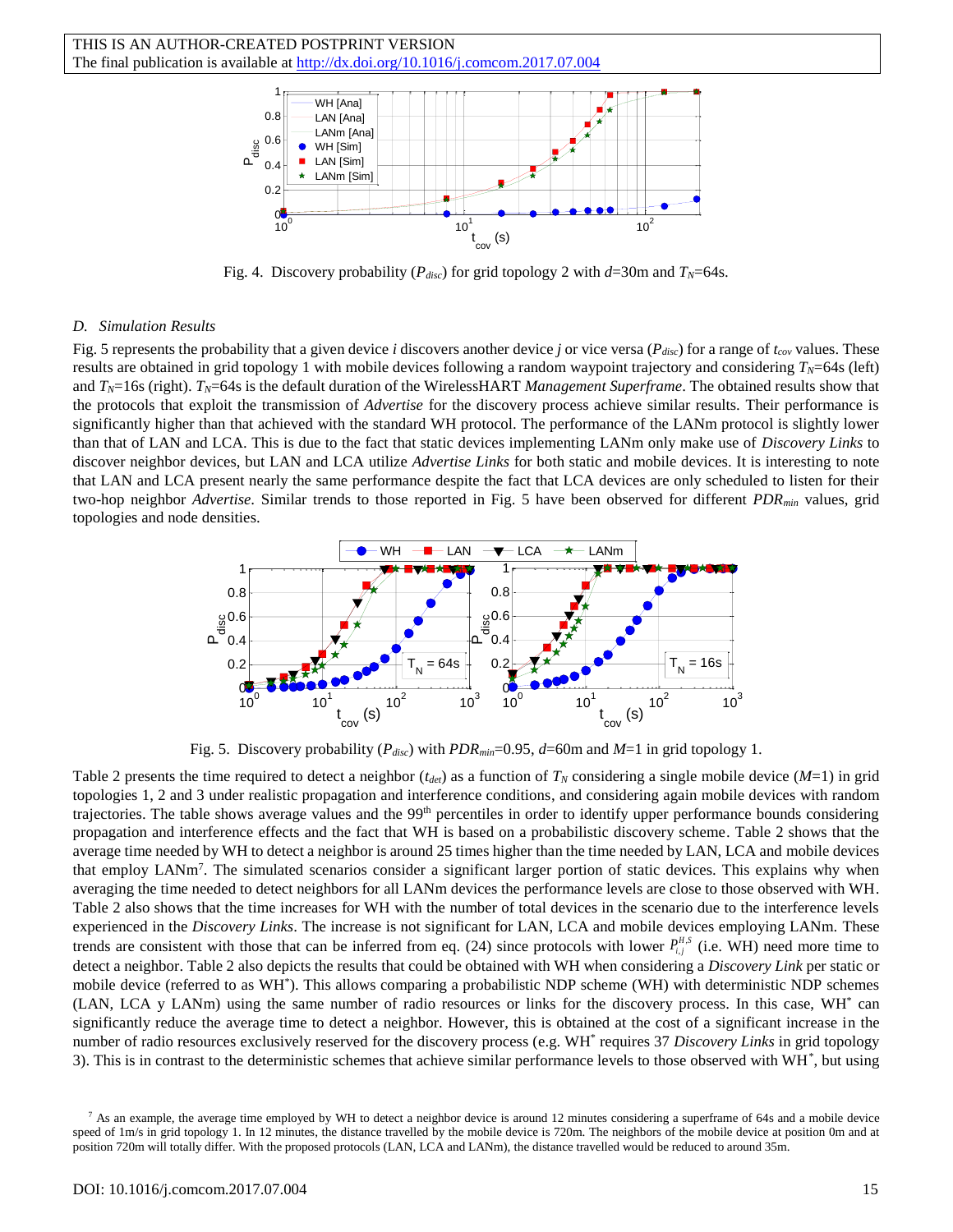|            |                |                    |                   | Table 2 - Time to detect a neighbor $t_{det}(s)$ |                   |                    |                       |
|------------|----------------|--------------------|-------------------|--------------------------------------------------|-------------------|--------------------|-----------------------|
| Metric     | Grid           | <b>WH</b>          | $WH^*$            | LAN                                              | <b>LCA</b>        | LANm               | LANm                  |
|            | topology       |                    |                   |                                                  |                   | (All devices)      | (only mobile devices) |
|            |                | $11.378 \cdot T_N$ | $0.669 \cdot T_N$ | $0.518 \cdot T_N$                                | $0.523 \cdot T_N$ | $10.738 \cdot T_N$ | $0.495 \, T_N$        |
| Average    | 2              | $12.811 \cdot T_N$ | $0.493 \cdot T_N$ | $0.518 \cdot T_N$                                | $0.524 \cdot T_N$ | $12.337 \cdot T_N$ | $0.497 \cdot T_N$     |
|            |                | $14.274 \cdot T_N$ | $0.386 \cdot T_N$ | $0.518 \cdot T_N$                                | $0.527 \cdot T_N$ | $13.902 \cdot T_N$ | 0.499 $\cdot T_N$     |
|            |                | 54.284 $\cdot T_N$ | $3.193 \cdot T_N$ | $1.438 \cdot T_N$                                | $1.561 \, T_N$    | 53.692 $\cdot T_N$ | $1.365 \cdot T_N$     |
| 99th       | $\mathfrak{D}$ | $62.959 \cdot T_N$ | $2.422 \cdot T_N$ | $1.438 \cdot T_N$                                | $1.597 \, T_N$    | 62.708 $\cdot T_N$ | $1.369 \cdot T_N$     |
| percentile |                | 71.691 $T_N$       | $1.938 \, T_N$    | $1.438 \cdot T_N$                                | $1.636 \cdot T_N$ | 71.058 $\cdot T_N$ | $1.378 \cdot T_N$     |

<span id="page-15-0"></span>a lower number of radio resources.

[Fig. 6](#page-15-1) illustrates the probability that a mobile device remains connected to the network while it moves from *Start* to *End* position along a corridor (*Pconn*). The probability is depicted as a function of the speed of the mobile device (*v*). For a fair comparison, WH and LANm are here configured with the *DLN<sup>i</sup>* value that maximizes *Pconn* (*DLNi*=3 for WH and *DLNi*=6 for LANm). This value differs from the one that maximizes  $P_{i,j}^H$ . The obtained results show that WH is not able to maintain the mobile node connected to the network as it moves along the corridor, even under low speed values. On the other hand, the protocols that exploit *Advertise Links* to discover neighbor devices can better maintain the network connectivity of mobile devices. This is specially the case for low *T<sup>N</sup>* values as they result in a higher number of *Keep-alive* and *Advertise* sent and received per unit of time. The probability that a mobile device remains connected to the network while moving around the scenario can be improved with higher densities of static devices[. Fig. 7](#page-15-2) illustrates *Pconn* for *d*=30m and grid topology 1. The comparison o[f Fig. 6](#page-15-1) and [Fig. 7](#page-15-2) shows how *Pconn* increases for WH with higher densities. However, even with higher densities, WH can only successfully maintain the connectivity when mobile devices move at low speeds. A higher density of static devices also helps LAN, LCA and LANm to overcome the limitations resulting from using long *Management Superframes* ( $T_N$ =64s).



<span id="page-15-1"></span>Fig. 6. *Pconn* as a function of the speed of the mobile device (*v*). Grid topology 1 with *d*=60m and *PDRmin*=0.95.



Fig. 7. *Pconn* as a function of the speed of the mobile device (*v*). Grid topology 1 with *d*=30m and *PDRmin*=0.95.

<span id="page-15-2"></span>[Fig. 8](#page-16-0) represents *Pconn* as a function of the speed of the mobile device while it moves from *Start* to *End* position along a corridor for different *PDRmin* values. All protocols improve *Pconn* when *PDRmin* is reduced since devices can discover each other at larger distances. However, reducing *PDRmin* decreases the minimum link quality required to discover a neighbor, and therefore decreases the average QoS. WH again shows the lowest performance compared to the protocols that exploit *Advertise* to discover neighbor devices. Higher probabilities can be obtained with  $T<sub>N</sub>=16s$  following the trends exhibited in [Fig. 6](#page-15-1) and [Fig. 7.](#page-15-2)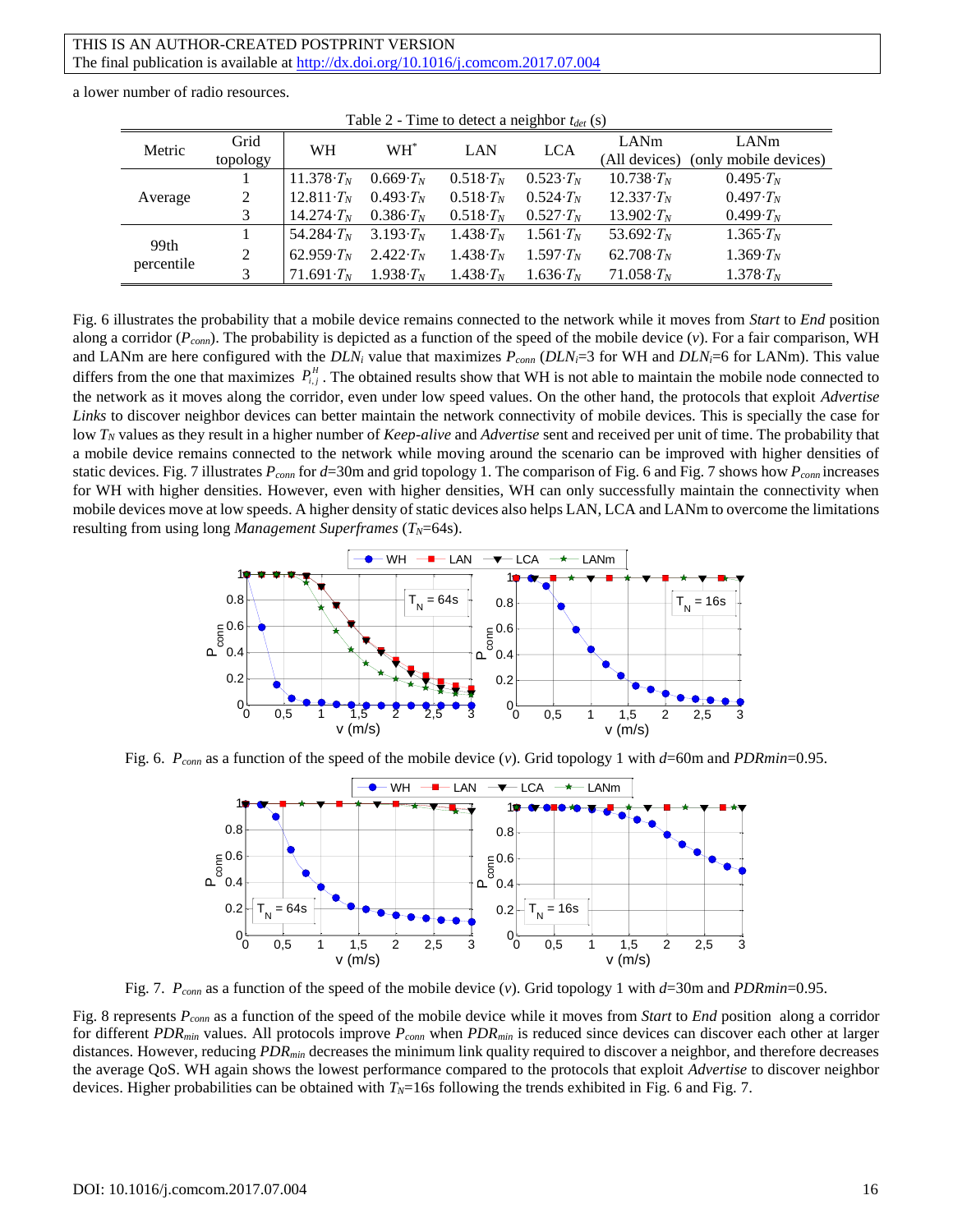

Fig. 8.  $P_{conn}$  as a function of the speed of the mobile device (*v*). Grid topology 3 with  $T_N$ =64s and *d*=30m.

<span id="page-16-0"></span>The previous results have shown that the protocols that exploit *Advertise* to detect neighbor devices generally achieve similar performance levels. The differences between the protocols appear when analyzing their efficiency. [Fig. 9](#page-16-1) represents the average *NBC* per *Management Superframe* as a function of the elapsed time *t* when considering mobile devices that move following a random waypoint trajectory. The results shown in [Fig. 9](#page-16-1) correspond to the average *NBC* values obtained for all simulated scenarios (including the various *d*, *M* and *PDRmin* values analyzed in the study). Part of the *NBC* generated by the proposed protocols is only produced in the initial *Management Superframe* (to schedule devices). As a result, the average *NBC* decreases with the elapsed time. [Fig. 9](#page-16-1) shows that the *NBC* for WH depends on the number of active channels but not on the elapsed time. LANm results in an *NBC* very similar to that of WH (especially for large values of *t*) since both protocols only differ on the operation of mobile devices, and the ratio of mobile to static devices is low. This effect can also be observed from the derived analytical performance models, in particular eq. [\(28\)](#page-9-1) and [\(29\).](#page-10-5) It is interesting to note that for large values of *t*, LCA offers the lowest total *NBC*. This is the case because for large values of *t* the *NBC* generated at the initial *Management Superframe* to schedule all *Advertise* becomes negligible (second term in eq. [\(28\)\)](#page-9-1), and the main contributions to the total *NBC* are the additional information (2 Bytes per neighbor) introduced in all *Advertise* (first term in eq[. \(28\)\)](#page-9-1) and the *NBC* resulting from the fact that one-hop and two-hop neighbors need to be in reception mode to receive the corresponding *Advertise* (third term in eq. [\(28\)\)](#page-9-1). This results in a lower total *NBC* for LCA than e.g. WH for large values of *t*. The *NBC* for WH is independent of *t* and takes into account that all devices need to be in reception mode during the *Discovery Link*, thus blocking the use of all channels during the *Discovery Link* for other functions[. Fig.](#page-16-1)  [9](#page-16-1) shows that LAN results in the highest *NBC* since it requires all devices to listen for each other's *Advertise*, and the use of other frequency channels in the time slots where *Advertise* are transmitted is hence blocked.



Fig. 9. Average *NBC* as a function of the elapsed time *t* for different number of active frequency channels *C*.

<span id="page-16-1"></span>[Table 3](#page-17-1) presents the total number of links used for neighbor discovery per *Management Superframe* (*Total* in [Table 3\)](#page-17-1). This includes the *Advertise Links* for LAN and LCA, the *Advertise* and *Discovery Links* for LANm, and the *Discovery Links* for WH. [Table 3](#page-17-1) also shows the number of dedicated *Discovery Links* that nodes utilize to transmit packets used in the discovery process. Finally, [Table 3](#page-17-1) includes the number of links during which each device needs to be in reception mode to receive a packet used in the discovery process (*Reception*). This is equal to the number of *Discovery Links* for WH and the static devices in LANm. When using LAN, each device must be in reception mode for the *H*-1 *Advertise Links* of the rest of *H*-1 network devices. With LCA, each device must only be in reception mode for the *Advertise Links* of its one- or two-hop neighbors (*Hh2*). Mobile devices in LANm must be in reception mode for the *Discovery Link* and the *H*-1 *Advertise Links* of the rest of *H*-1 network devices. [Table 3](#page-17-1) shows that the proposed techniques (LCA and LANm) use more links than WH for the discovery process. However, they do not dedicate exclusively for the discovery process more radio resources than WH (LCA even less). Instead, they use other radio resources (*Advertise Links*) that already exist in WirelessHART, which improves the utilization of radio resources.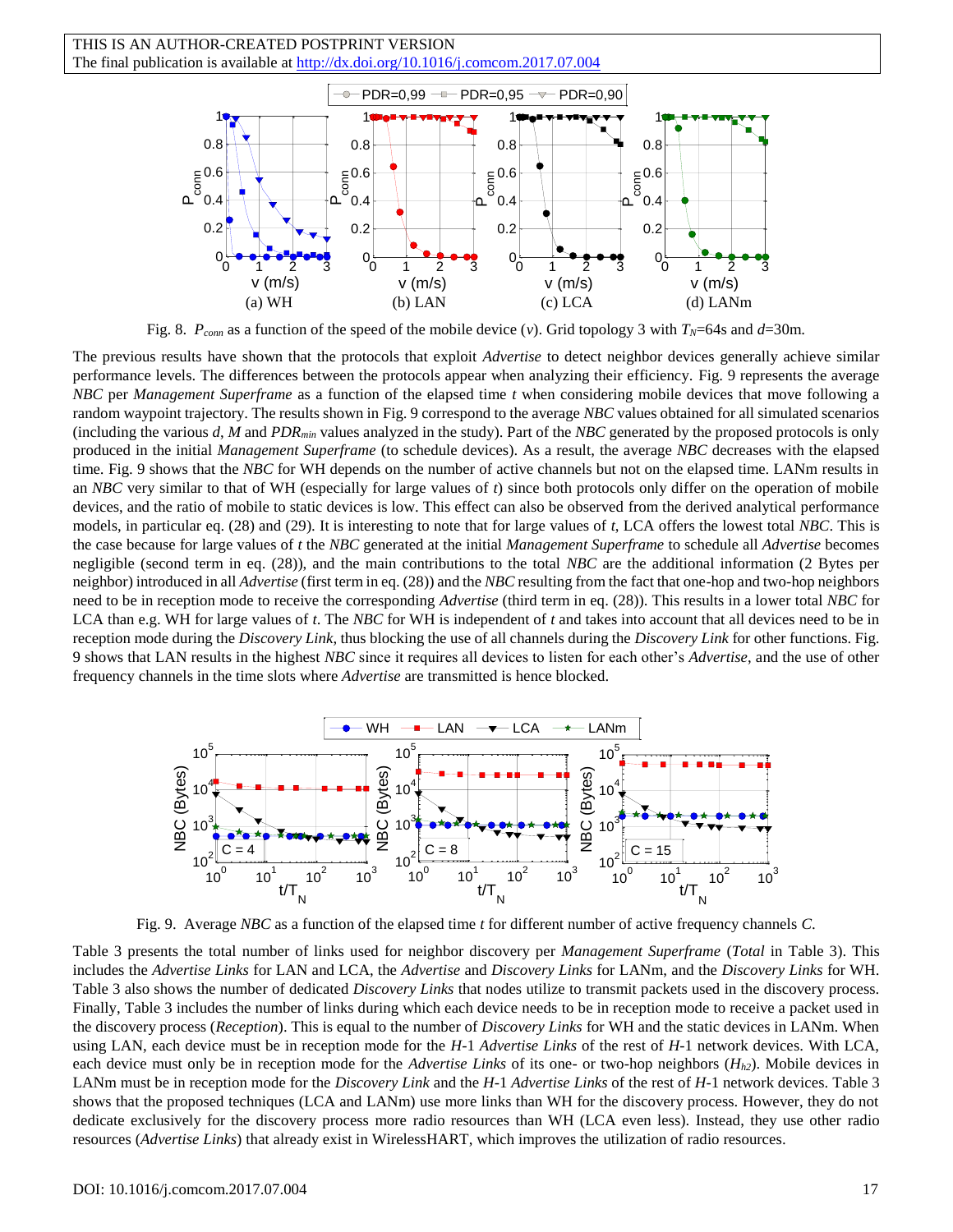| Table 3 – Links for neighbor discovery per Management Superframe |    |       |            |                  |          |  |  |
|------------------------------------------------------------------|----|-------|------------|------------------|----------|--|--|
|                                                                  | WH | LAN   | <b>LCA</b> | LAN <sub>m</sub> | LANm     |  |  |
|                                                                  |    |       |            | (static)         | (mobile) |  |  |
| Total                                                            |    |       |            |                  | $1+H$    |  |  |
| Dedicated Discovery Links                                        |    |       |            |                  |          |  |  |
| Reception                                                        |    | $H-1$ | $H_{h2}$   |                  |          |  |  |

<span id="page-17-1"></span>[Table 4](#page-17-2) compares the energy consumed per device (*Ed*) by the different protocols for each grid topology and different number *M* of mobile devices. The results have been obtained considering 1000 *Management Superframes* ( $t/T_N = 1000$ ). The results show that the average energy consumed per device increases with the number of devices since devices need to listen and receive more *Advertise* or *Keep-alive*. The results obtained also show that WH presents the lowest average energy consumption. Only LANm has an energy consumption level similar to that achieved by WH when no mobile devices are deployed. The deployment of mobile devices increases the average energy consumption, especially for LAN and LCA. As it could be foreseen from eq. [\(30\)-](#page-10-1)[\(33\),](#page-10-4) the highest energy consumption is obtained with LAN since LCA and LANm reduce the number of devices that actively participate in the discovery process. LANm is the proposed protocol that achieves the lowest energy consumption. LCA and LANm significantly reduce the energy consumption with respect to LAN (by 50% and 96% respectively). WH consumes less energy for the discovery process. However, LCA and LANm significantly improve the probability to detect neighbor devices and the time to do so. It is also important noting that the energy consumed by the deterministic NDP schemes in the discovery process is relatively small. For example, the energy consumed by LAN during the discovery process in grid topology 3 is equivalent to 0.03% of the energy a node would consume if transmitting and receiving packets continuously.

| Grid <sub>M</sub> WH LAN LCA LANm<br>topology M VH LAN LCA LANm |  |                                                                                                                                            |  |
|-----------------------------------------------------------------|--|--------------------------------------------------------------------------------------------------------------------------------------------|--|
|                                                                 |  | $\begin{array}{c cccc} 0 & 54.1 & 684.0 & 543.5 & 54.1 \\ 1 & 54.2 & 728.9 & 570.2 & 97.0 \\ 5 & 54.7 & 906.5 & 650.3 & 269.1 \end{array}$ |  |
|                                                                 |  |                                                                                                                                            |  |
|                                                                 |  |                                                                                                                                            |  |

3 1 54.9 1602.7 877.9 98.1

0 54.4 1077.5 700.7 54.4 2 1 54.5 1121.6 716.9 97.6

> 5 54.8 1297.3 770.7 270.3 0 54.8 1558.9 867.1 54.8

> 5 55.0 1777.5 915.2 271.5

<span id="page-17-2"></span>Table 4 – Average energy consumed per device and per *Management Superframe E<sup>d</sup>* (µJ)

# <span id="page-17-0"></span>**8. Conclusions**

This study has proposed and evaluated novel neighbor discovery protocols for industrial wireless sensor networks that include mobile devices. The proposed protocols exploit information about the network topology and the nature of devices (static or mobile) to improve the capacity to detect neighbor devices while efficiently utilizing the radio resources (referred to as links in WirelessHART). The proposed protocols have been developed for the WirelessHART standard given its important industrial adoption. However, it should be noted that the proposed schemes can be adapted for the ISA100.11a and IEEE 802.15.4.e standards since they maintain WirelessHART's passive listening scheme for neighbor discovery, and introduce a scanning scheme with active solicitations for the advertisements.

This study has also presented accurate analytical performance models for all the neighbor discovery protocols under evaluation, including the protocol embedded in the WirelessHART standard. These models easily provide first insights into the performance and operation of the proposed protocols. A thorough evaluation of the neighbor discovery protocols has then been conducted through simulations to account for realistic mobility, radio propagation, deployment and operating conditions. The conducted evaluation has shown that the proposed NDP protocols significantly improve the capacity of mobile devices to discover neighbor devices and the time needed to detect them compared to the existing WirelessHART NDP solution. In particular, the proposed NDP protocols result in that mobile devices can detect neighbor devices up to 25 times faster than with the WirelessHART NDP protocol. These benefits are generally achieved at the expense of a lower efficiency or higher energy consumption compared to the current WirelessHART NDP process. The results obtained show that the LANm proposal achieves the best trade-off between performance, efficiency and energy consumption. This proposal significantly improves the capacity of mobile devices to detect neighbor devices, and achieves energy consumption and efficiency levels very close to those obtained with the WirelessHART NDP protocol.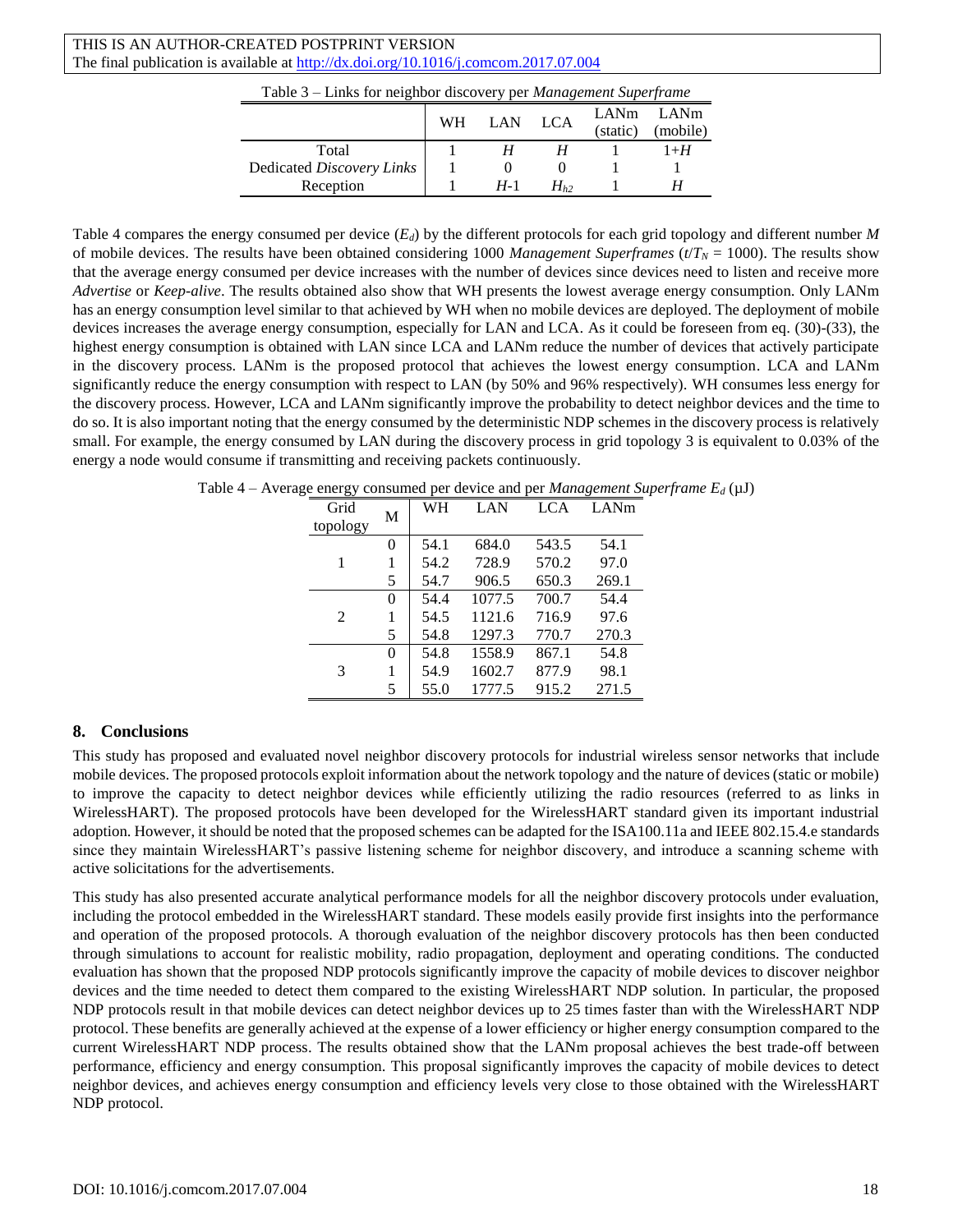## **Acknowledgments**

This work was supported in part by the Spanish Ministry of Economy and Competitiveness and FEDER funds under the project TEC2014-57146-R, by the Local Government of Valencia with reference ACIF/2013/060 and by the European Union's Horizon 2020 Research and Innovation Programme under Grant Agreement No 723909 (AUTOWARE project).

## **References**

- <span id="page-18-0"></span>[1] J.R. Gisbert et al., "Integrated system for control and monitoring industrial wireless networks for labor risk prevention", *Journal of Network and Computer Applications*, vol. 39, pp. 233-252, Mar. 2014.
- [2] A. Willig, "Recent and Emerging Topics in Wireless Industrial Communications: A Selection," *IEEE Transactions on Industrial Informatics*, vol. 4, pp. 102-124, May 2008.
- <span id="page-18-1"></span>[3] IEC 62591 Ed. 1.0: Industrial communication networks -Wireless communication network and communication profiles-WirelessHART™, International Electrotechnical Commission, IEC, 2010.
- <span id="page-18-2"></span>[4] Wireless Systems for Industrial Automation: Process Control and Related Applications, ISA-100.11a-2009 Standard, 2009.
- <span id="page-18-3"></span>[5] IEEE Std. 802.15.4e-2012, ¨Part 15.4: Low-Rate Wireless Personal Area Networks (LR-WPANs), Amendment 1: MAC sublayer¨, 2012.
- <span id="page-18-4"></span>[6] S. Petersen, et al., "WirelessHART Versus ISA100.11a: The Format War Hits the Factory Floor," *IEEE Industrial Electronics Magazine*, vol. 5, no. 4, pp. 23-34, Dec. 2011.
- <span id="page-18-5"></span>[7] S. Montero, et al., "Impact of mobility on the management and performance of WirelessHART industrial communications," *Proc. 17th IEEE International Conference on Emerging Technologies and Factory Automation (ETFA)*, Krakow (Poland), 17-21 Sept. 2012.
- <span id="page-18-6"></span>[8] X. Zhu, et al., "RoamingHART: A Collaborative Localization System on WirelessHART," *Proc. 18th IEEE Real-Time and Embedded Technology and Applications Symposium (RTAS)*, pp. 241-250, Beijing (China), 17-19 Apr. 2012.
- <span id="page-18-7"></span>[9] V. C. Gungor, et al., "Industrial wireless sensor networks: Challenges, design principles, and technical approaches," *IEEE Transactions. on Industrial Electronics*, vol. 56, no. 10, pp. 4258-4265, Oct. 2009.
- <span id="page-18-8"></span>[10]G. Sun, et al., "Time-Efficient Protocols for Neighbor Discovery in Wireless Ad Hoc Networks," *IEEE Transactions on Vehicular Technology,* vol. 62, no 6, pp. 2780-2791, July 2013.
- <span id="page-18-9"></span>[11]W. Sun et al., "Energy-Efficient Neighbor Discovery in Mobile Ad Hoc and Wireless Sensor Networks: A Survey," *IEEE Communications Surveys & Tutorials*, vol.16, no.3, pp.1448-1459, Third Quarter 2014.
- <span id="page-18-10"></span>[12]A. A. Khan, et al., "Neighbor discovery in traditional wireless networks and cognitive radio networks: Basics, taxonomy, challenges and future research directions," *Journal of Network and Computer Applications*, vol. 52, pp 173-190, June 2015.
- <span id="page-18-11"></span>[13]S. Vasudevan et al., "Efficient Algorithms for Neighbor Discovery in Wireless Networks," *IEEE/ACM Transactions on Networking*, vol. 21, no.1, pp. 69-83, Feb. 2013.
- <span id="page-18-12"></span>[14]M. McGlynn, et al., "Birthday protocols for low energy deployment and flexible neighbor discovery in ad hoc wireless networks," *Proc. 2nd ACM International Symposium on Mobile ad hoc Networking & Computing (MobiHoc)*, pp. 137-145, California (USA), 4-5 Oct. 2001.
- <span id="page-18-13"></span>[15]T. Meng et al., "Code-Based Neighbor Discovery Protocols in Mobile Wireless Networks," *IEEE/ACM Transactions on Networking*, vol. 24, no. 2, pp. 806-819, Apr. 2016.
- <span id="page-18-14"></span>[16]H. Kaaranen, et al., "UMTS Networks: Architecture, Mobility and Services," *John Wiley & Sons*, 2001.
- <span id="page-18-15"></span>[17]A. Kandhalu, et al., "U-connect: a low-latency energy-efficient asynchronous neighbor discovery protocol," *Proc. 9th ACM/IEEE International Conference on Information Processing in Sensor Networks (IPSN)*, pp. 350-361, Stockholm (Sweden), 12-16 Apr. 2010.
- <span id="page-18-16"></span>[18]B. Zhang, Y. Li, D. Jin, and Z. Han, "Network science approach for device discovery in mobile device-to-device communications," *IEEE Transactions on Vehicular Technology,* vol. 65, no 7, pp. 5665-5679, July 2016.
- <span id="page-18-17"></span>[19]V. Dyo et al., "Efficient Node Discovery in Mobile Wireless Sensor Networks," *Proc. 4th IEEE International Conference on Distributed Computing in Sensor Systems (DCOSS)*, pp. 478-485, Santorini Island (Greece), 11-14 June 2008.
- <span id="page-18-18"></span>[20]S. Montero et al., "LAN-ND, a New Neighbour Discovery Protocol for Mobile WirelessHART Industrial Networks," *Proc. 18th IEEE International Conference on Emerging Technologies and Factory Automation (ETFA)*, Cagliari (Italy), 10-13 Sept. 2013.
- <span id="page-18-19"></span>[21]L. Chen, et al., "Never Live Without Neighbors: From Single- to Multi-Channel Neighbor Discovery for Mobile Sensing Applications," *IEEE/ACM Transactions on Networking*, vol. 24, no. 5, pp. 3148-3161, Oct. 2016.
- <span id="page-18-20"></span>[22]M. Zhang, et al., "McDisc: A Reliable Neighbor Discovery Protocol in Low Duty Cycle and Multi-channel Wireless Networks," In *Proceedings of the 8th IEEE International Conference on Networking, Architecture, and Storage (NAS)*, pp. 1- 9, Shaanxi (China), 17-19 July 2013.
- <span id="page-18-21"></span>[23]IEEE 802.15.4-2006. Part 15.4: Wireless Medium Access Control (MAC) and Physical Layer (PHY) Specifications.
- [24]B. Li et al., "Incorporating Emergency Alarms in Reliable Wireless Process Control", *Proc. ACM/IEEE 6th International Conference on Cyber-Physical Systems (ICCPS)*, pp. 218-227 Seattle (USA), 14-16 Apr. 2015.
- <span id="page-18-22"></span>[25]E. Tanghe, et al., "The industrial indoor channel: large-scale and temporal fading at 900, 2400, and 5200 MHz," *IEEE Transactions on Wireless Communications*, vol. 7, no. 7, pp. 2740-2751, July 2008.